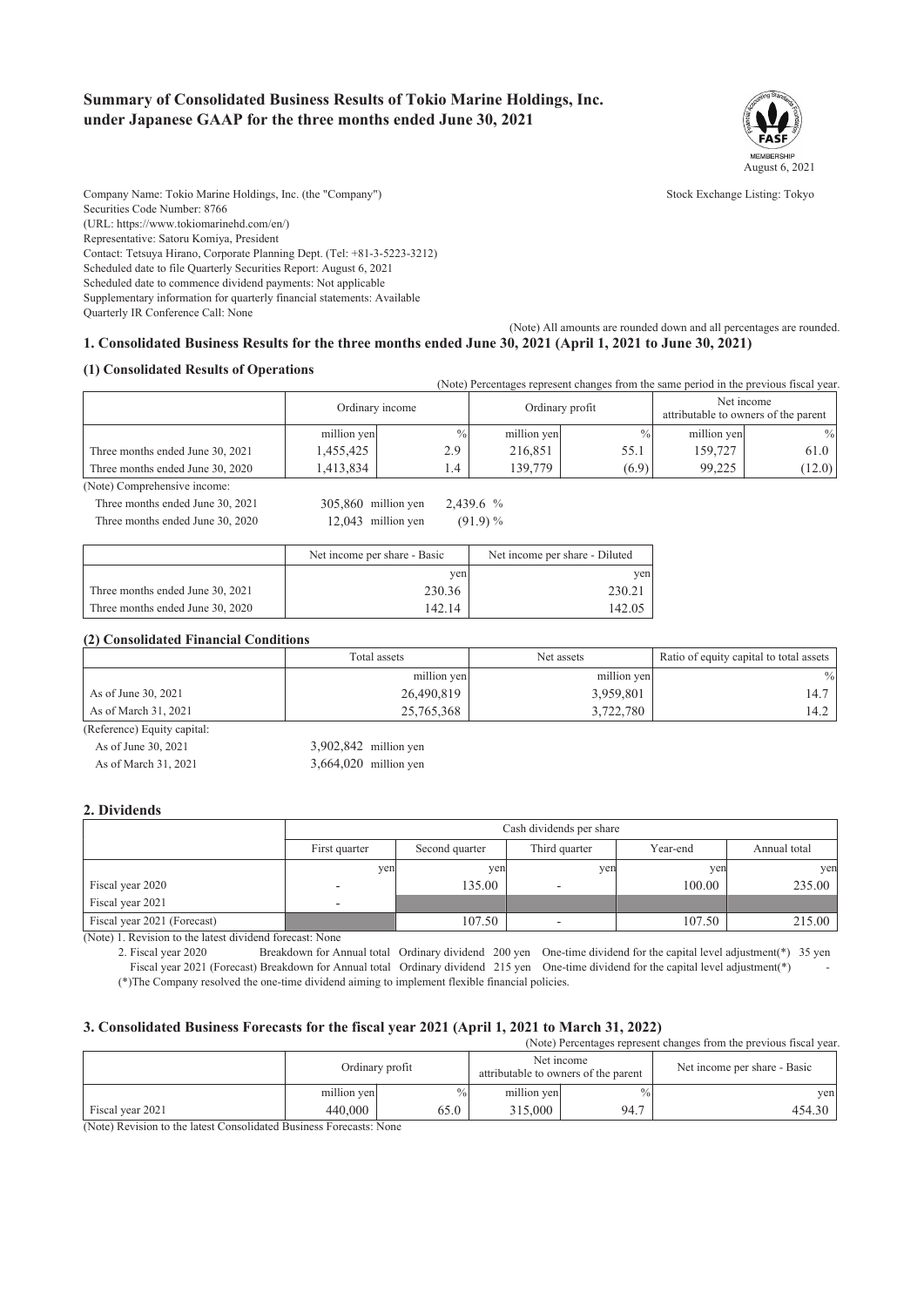#### **\* Notes**

(1) Changes in significant subsidiaries during the three months ended June 30, 2021 (Changes in specified subsidiaries that resulted in a change in the scope of consolidation): None

(2) Adoption of accounting methods that are specific to quarterly consolidated financial reports: None

### (3) Changes in accounting policies, changes in accounting estimates, and retrospective restatements

(a) Changes in accounting policies to reflect amendments of accounting standards: Yes

(b) Changes in accounting policies other than (a): None

(c) Changes in accounting estimates: None

(d) Retrospective restatements: None

(Note) Please refer to Appendix p. 5 "1.Consolidated Financial Statements and Major Notes (5) Changes in accounting policies" for details.

#### (4) Number of shares issued (common stock)

| (a) Total number of shares issued including treasury stock |                      |
|------------------------------------------------------------|----------------------|
| As of June 30, 2021                                        | 697,500,000 shares   |
| As of March 31, 2021                                       | 697,500,000 shares   |
| (b) Number of treasury stock held                          |                      |
| As of June 30, 2021                                        | 4,130,444 shares     |
| As of March 31, 2021                                       | 4,226,975 shares     |
| (c) Average number of shares outstanding                   |                      |
| During the three months ended June 30, 2021                | 693, 367, 622 shares |
| During the three months ended June 30, 2020                | 698,038,131 shares   |

#### **\* "Summary of Consolidated Business Results" is outside the scope of external auditor's quarterly review.**

#### **\* Notes concerning the business forecasts and other items**

Business forecasts are prepared based on business results for previous years, information available to the Company as of the release date of this document and certain assumptions. Actual results may significantly differ depending on various factors.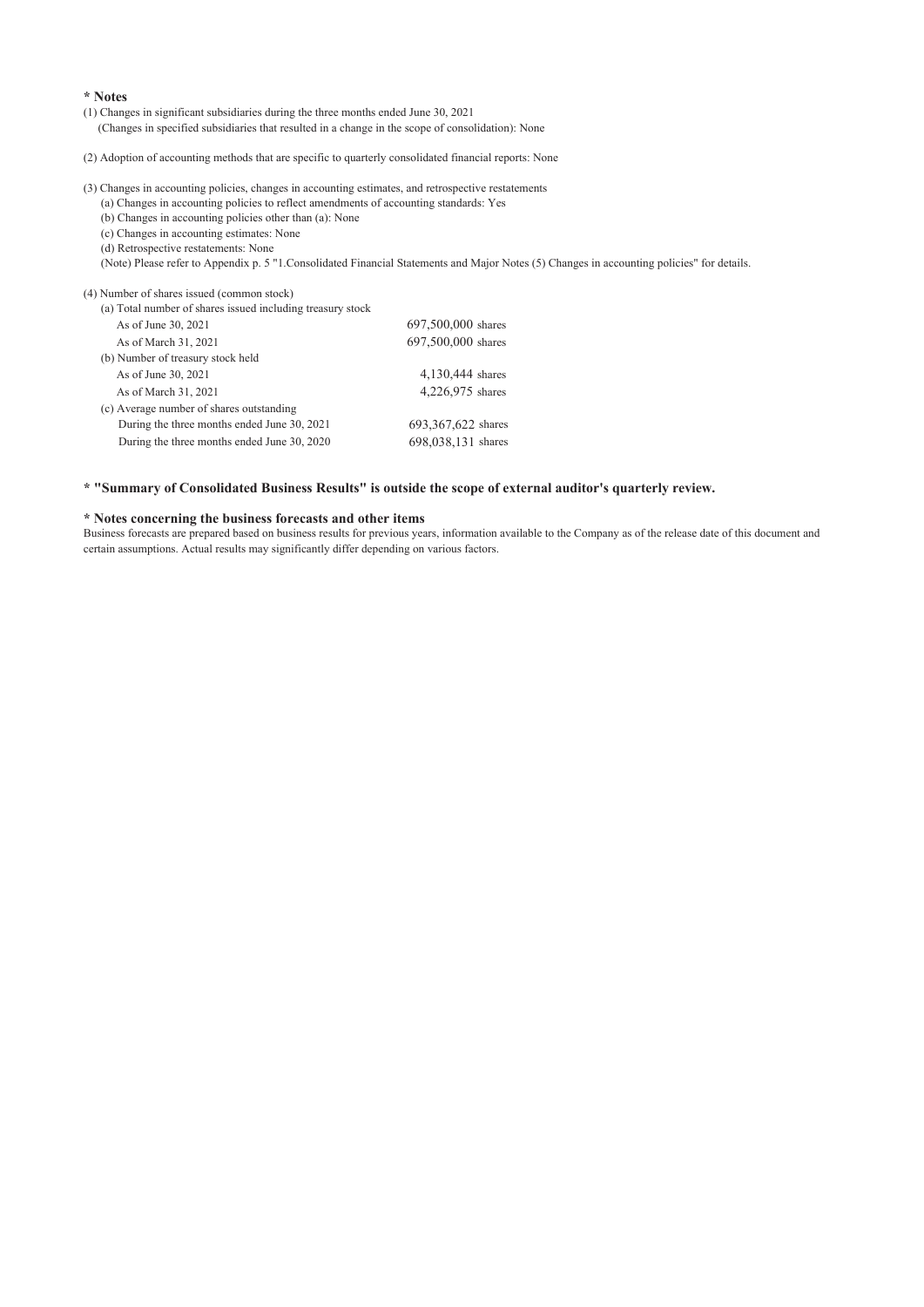## **Contents of Appendix**

| -6 |
|----|
|    |
| 7  |
|    |
| 9  |
|    |
|    |
|    |
|    |
|    |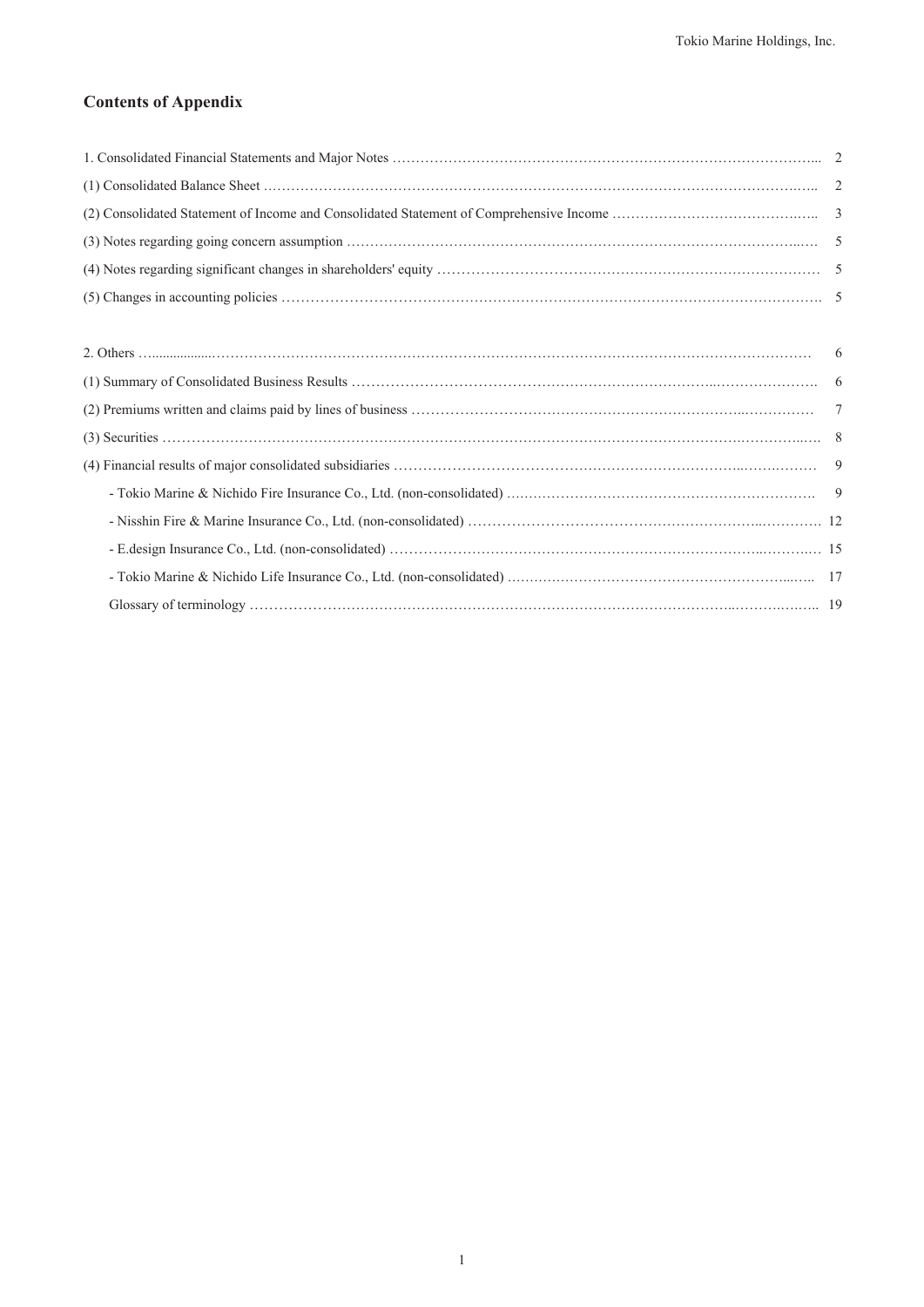# **1. Consolidated Financial Statements and Major Notes**

## **(1) Consolidated Balance Sheet**

|                                                            |                      | (Yen in millions)   |
|------------------------------------------------------------|----------------------|---------------------|
|                                                            | As of March 31, 2021 | As of June 30, 2021 |
| <b>Assets</b>                                              |                      |                     |
| Cash and bank deposits                                     | 812,011              | 890,755             |
| Receivables under resale agreements                        | 999                  | 3,499               |
| Monetary receivables bought                                | 1,377,728            | 1,451,810           |
| Money trusts                                               | 2,378                | 2,422               |
| Securities                                                 | 18,741,600           | 19,024,843          |
| Loans                                                      | 1,626,615            | 1,763,781           |
| Tangible fixed assets                                      | 334,501              | 336,720             |
| Intangible fixed assets                                    | 1,054,990            | 1,099,948           |
| Other assets                                               | 1,783,213            | 1,882,866           |
| Net defined benefit assets                                 | 3,391                | 3,868               |
| Deferred tax assets                                        | 37,224               | 39,784              |
| Customers' liabilities under acceptances and guarantees    | 1,997                | 1,997               |
| Allowance for doubtful accounts                            | (11,284)             | (11, 478)           |
| <b>Total assets</b>                                        | 25,765,368           | 26,490,819          |
| <b>Liabilities</b>                                         |                      |                     |
| Insurance liabilities                                      | 18,020,554           | 18,456,340          |
| Outstanding claims                                         | 3,157,123            | 3,314,728           |
| Underwriting reserves                                      | 14,863,430           | 15, 141, 611        |
| Corporate bonds                                            | 230,597              | 219,163             |
| Other liabilities                                          | 2,992,122            | 3,068,878           |
| Net defined benefit liabilities                            | 254,274              | 255,951             |
| Provision for employees' bonus                             | 75,210               | 44,932              |
| Reserves under special laws                                | 128,006              | 130,586             |
| Reserve for price fluctuation                              | 128,006              | 130,586             |
| Deferred tax liabilities                                   | 321,141              | 337,043             |
| Negative goodwill                                          | 18,682               | 16,125              |
| Acceptances and guarantees                                 | 1,997                | 1,997               |
| <b>Total liabilities</b>                                   | 22,042,587           | 22,531,018          |
| Net assets                                                 |                      |                     |
| Shareholders' equity                                       |                      |                     |
| Share capital                                              | 150,000              | 150,000             |
| Retained earnings                                          | 1,788,764            | 1,878,247           |
| Treasury stock                                             | (23,211)             | (22,680)            |
| Total shareholders' equity                                 | 1,915,553            | 2,005,567           |
| Accumulated other comprehensive income                     |                      |                     |
| Unrealized gains (losses) on available-for-sale securities | 1,908,438            | 1,871,563           |
| Deferred gains (losses) on hedge transactions              | 2,787                | 5,578               |
| Foreign currency translation adjustments                   | (149,098)            | 33,311              |
| Remeasurements of defined benefit plans                    | (13,661)             | (13, 178)           |
| Total accumulated other comprehensive income               | 1,748,467            | 1,897,274           |
| <b>Stock acquisition rights</b>                            | 2,379                | 2,042               |
| Non-controlling interests                                  | 56,380               | 54,915              |
| <b>Total net assets</b>                                    | 3,722,780            | 3,959,801           |
| <b>Total liabilities and net assets</b>                    | 25,765,368           | 26,490,819          |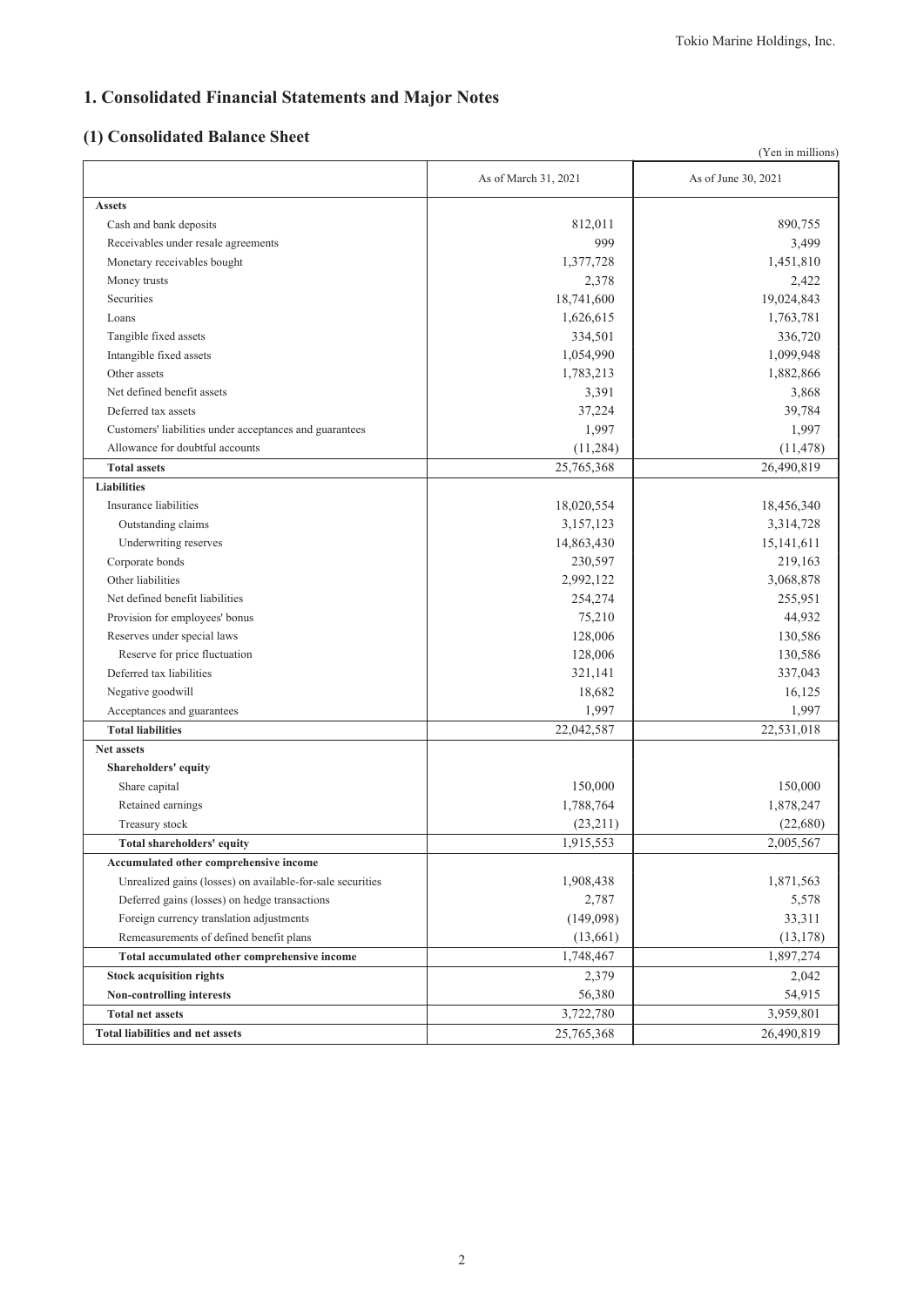## **(2) Consolidated Statement of Income and Consolidated Statement of Comprehensive Income**

## **(Consolidated Statement of Income)**

|                                                   |                                                                            | (Yen in millions)                                                          |
|---------------------------------------------------|----------------------------------------------------------------------------|----------------------------------------------------------------------------|
|                                                   | Three months ended<br>June 30, 2020<br>(April 1, 2020 to<br>June 30, 2020) | Three months ended<br>June 30, 2021<br>(April 1, 2021 to<br>June 30, 2021) |
| <b>Ordinary income</b>                            | 1,413,834                                                                  | 1,455,425                                                                  |
| <b>Underwriting income</b>                        | 1,187,904                                                                  | 1,229,033                                                                  |
| Net premiums written                              | 911,758                                                                    | 965,395                                                                    |
| Deposit premiums from policyholders               | 22,049                                                                     | 18,279                                                                     |
| Investment income on deposit premiums             | 9,565                                                                      | 8,492                                                                      |
| Life insurance premiums                           | 227,504                                                                    | 234,984                                                                    |
| Reversal of outstanding claims                    | 13,651                                                                     |                                                                            |
| <b>Investment</b> income                          | 195,881                                                                    | 192,156                                                                    |
| Interest and dividends                            | 127,919                                                                    | 145,702                                                                    |
| Gains on money trusts                             | 182                                                                        | 44                                                                         |
| Gains on trading securities                       |                                                                            | 6,041                                                                      |
| Gains on sales of securities                      | 49,984                                                                     | 35,734                                                                     |
| Gains on redemption of securities                 | 48                                                                         | 1,021                                                                      |
| Investment gains on separate accounts             | 15,578                                                                     | 6,615                                                                      |
| Transfer of investment income on deposit premiums | (9, 565)                                                                   | (8, 492)                                                                   |
| Other ordinary income                             | 30,048                                                                     | 34,235                                                                     |
| Amortization of negative goodwill                 | 2,557                                                                      | 2,557                                                                      |
| <b>Ordinary expenses</b>                          | 1,274,055                                                                  | 1,238,573                                                                  |
| <b>Underwriting expenses</b>                      | 957,054                                                                    | 978,670                                                                    |
| Net claims paid                                   | 458,601                                                                    | 476,697                                                                    |
| Loss adjustment expenses                          | 34,778                                                                     | 38,495                                                                     |
| Agency commissions and brokerage                  | 174,172                                                                    | 185,530                                                                    |
| Maturity refunds to policyholders                 | 32,282                                                                     | 35,116                                                                     |
| Dividends to policyholders                        | 1                                                                          | 1                                                                          |
| Life insurance claims                             | 100,052                                                                    | 104,887                                                                    |
| Provision for outstanding claims                  |                                                                            | 1,984                                                                      |
| Provision for underwriting reserves               | 155,710                                                                    | 132,443                                                                    |
| <b>Investment expenses</b>                        | 89,103                                                                     | 18,960                                                                     |
| Losses on trading securities                      | 28,661                                                                     |                                                                            |
| Losses on sales of securities                     | 6,302                                                                      | 5,133                                                                      |
| Impairment losses on securities                   | 11,281                                                                     | 2,729                                                                      |
| Losses on redemption of securities                | 116                                                                        | 31                                                                         |
| Losses on derivatives                             | 39,026                                                                     | 8,951                                                                      |
| Operating and general administrative expenses     | 222,229                                                                    | 236,357                                                                    |
| Other ordinary expenses                           | 5,667                                                                      | 4,585                                                                      |
| Interest expenses                                 | 3,826                                                                      | 2,084                                                                      |
| Increase in allowance for doubtful accounts       | 702                                                                        | 83                                                                         |
| Losses on bad debts                               | 10                                                                         | 19                                                                         |
| Equity in losses of affiliates                    | 223                                                                        | 1,133                                                                      |
| Ordinary profit                                   | 139,779                                                                    | 216,851                                                                    |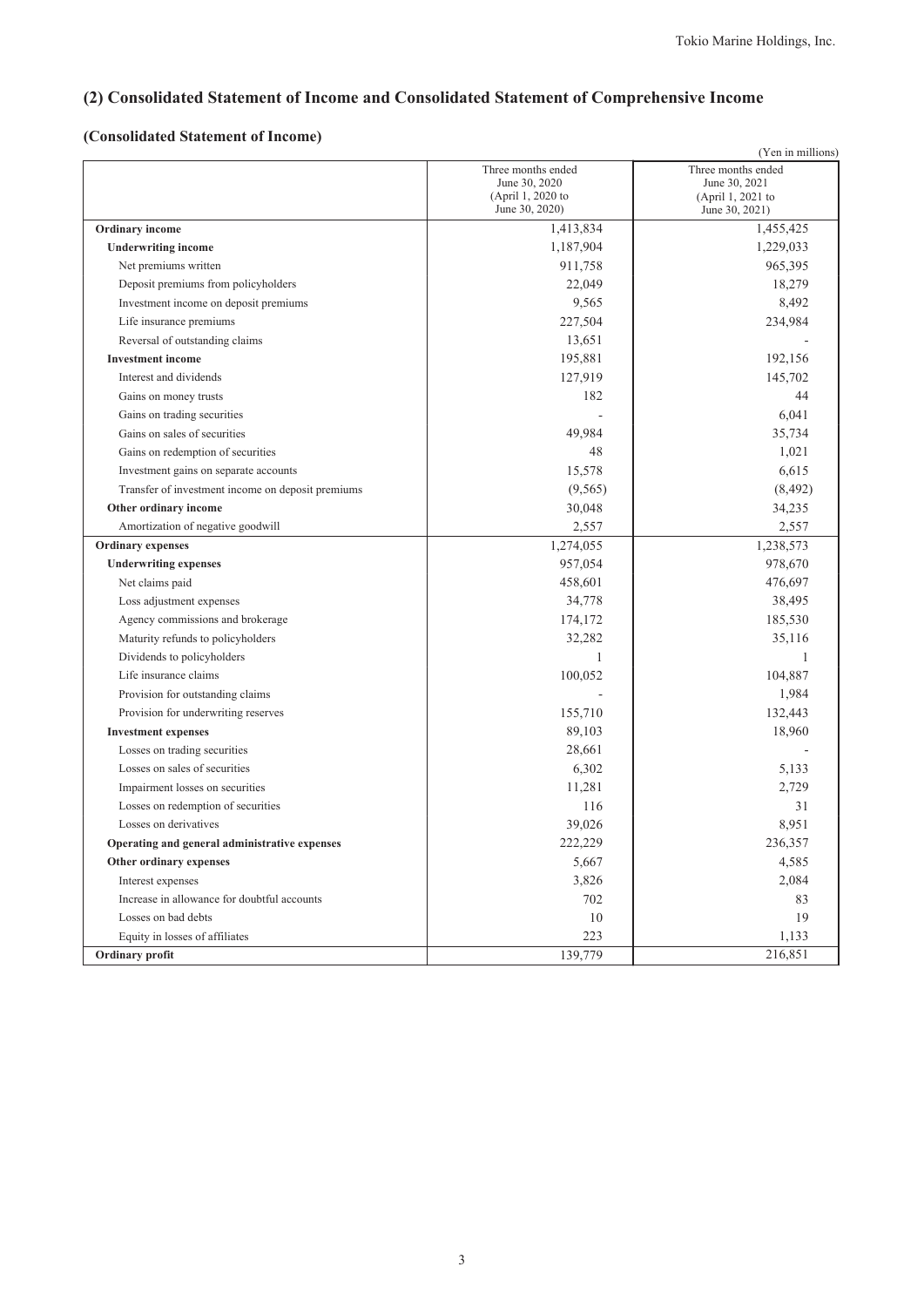|                                                             |                                                                            | (Yen in millions)                                                          |
|-------------------------------------------------------------|----------------------------------------------------------------------------|----------------------------------------------------------------------------|
|                                                             | Three months ended<br>June 30, 2020<br>(April 1, 2020 to<br>June 30, 2020) | Three months ended<br>June 30, 2021<br>(April 1, 2021 to<br>June 30, 2021) |
| <b>Extraordinary gains</b>                                  | 282                                                                        | 3,333                                                                      |
| Gains on disposal of fixed assets                           | 23                                                                         | 3,333                                                                      |
| Other extraordinary gains                                   | 258                                                                        |                                                                            |
| <b>Extraordinary losses</b>                                 | 3,318                                                                      | 2,959                                                                      |
| Losses on disposal of fixed assets                          | 181                                                                        | 223                                                                        |
| Impairment losses on fixed assets                           | 231                                                                        | 156                                                                        |
| Provision for reserves under special laws                   | 2,441                                                                      | 2,580                                                                      |
| Provision for reserve for price fluctuation                 | 2,441                                                                      | 2,580                                                                      |
| Other extraordinary losses                                  | 464                                                                        |                                                                            |
| Income before income taxes and non-controlling interests    | 136,742                                                                    | 217,224                                                                    |
| Income taxes - current                                      | 61,496                                                                     | 44,248                                                                     |
| Income taxes - deferred                                     | (22, 345)                                                                  | 14,032                                                                     |
| <b>Total income taxes</b>                                   | 39,151                                                                     | 58,281                                                                     |
| Net income                                                  | 97,591                                                                     | 158,943                                                                    |
| Net income (loss) attributable to non-controlling interests | (1,634)                                                                    | (783)                                                                      |
| Net income attributable to owners of the parent             | 99,225                                                                     | 159,727                                                                    |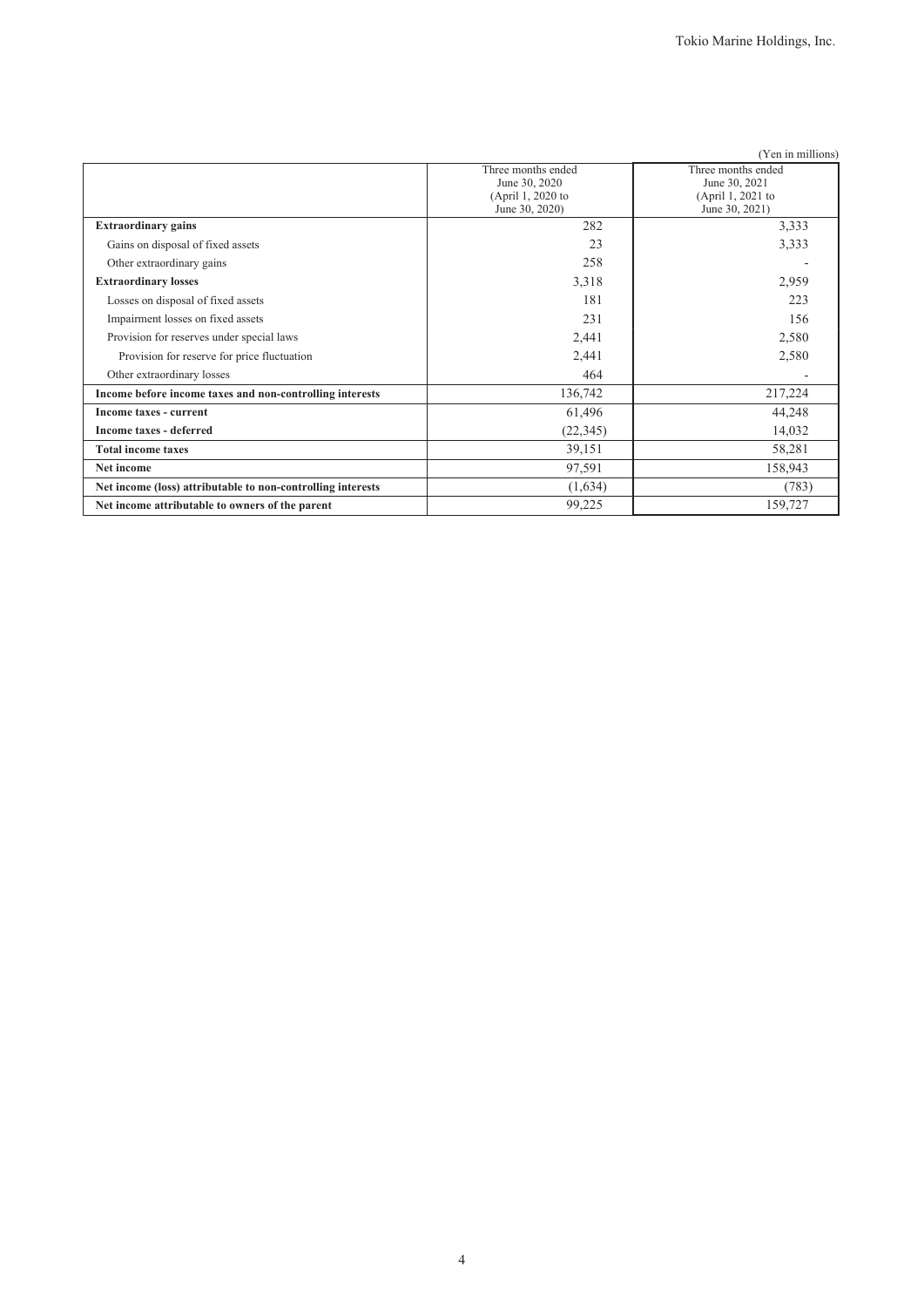### **(Consolidated Statement of Comprehensive Income)**

|                                                                                         |                                                                            | (Yen in millions)                                                          |
|-----------------------------------------------------------------------------------------|----------------------------------------------------------------------------|----------------------------------------------------------------------------|
|                                                                                         | Three months ended<br>June 30, 2020<br>(April 1, 2020 to<br>June 30, 2020) | Three months ended<br>June 30, 2021<br>(April 1, 2021 to<br>June 30, 2021) |
| Net income                                                                              | 97,591                                                                     | 158,943                                                                    |
| Other comprehensive income                                                              |                                                                            |                                                                            |
| Unrealized gains (losses) on available-for-sale securities                              | (22, 563)                                                                  | (42, 432)                                                                  |
| Deferred gains (losses) on hedge transactions                                           | (3,896)                                                                    | 2,790                                                                      |
| Foreign currency translation adjustments                                                | (48, 771)                                                                  | 183,727                                                                    |
| Remeasurements of defined benefit plans                                                 | 800                                                                        | 484                                                                        |
| Share of other comprehensive income of affiliates accounted for<br>by the equity method | (11, 116)                                                                  | 2,347                                                                      |
| Total other comprehensive income                                                        | (85, 547)                                                                  | 146,917                                                                    |
| <b>Total comprehensive income</b>                                                       | 12,043                                                                     | 305,860                                                                    |
| Comprehensive income attributable to:                                                   |                                                                            |                                                                            |
| Owners of the parent                                                                    | 15,060                                                                     | 308,535                                                                    |
| Non-controlling interests                                                               | (3,016)                                                                    | (2,674)                                                                    |

### **(3) Notes regarding going concern assumption**

Not applicable.

### **(4) Notes regarding significant changes in shareholders' equity**

Not applicable.

### **(5) Changes in accounting policies**

The Company has applied "Accounting Standard for Fair Value Measurement" (ASBJ Statement No.30, July 4, 2019) and others from the beginning of the first quarter ended June 30, 2021.

In accordance with the transitional treatment set forth in Article 19 of "Accounting Standard for Fair Value Measurement" and Article 44-2 of "Accounting Standard for Financial Instruments" (ASBJ Statement No.10, July 4, 2019), the Company has applied a new accounting policy prescribed by "Accounting Standard for Fair Value Measurement" and others from the end of the first quarter.

As a result, the effect of applying this accounting standard on quarterly consolidated financial statements is immaterial.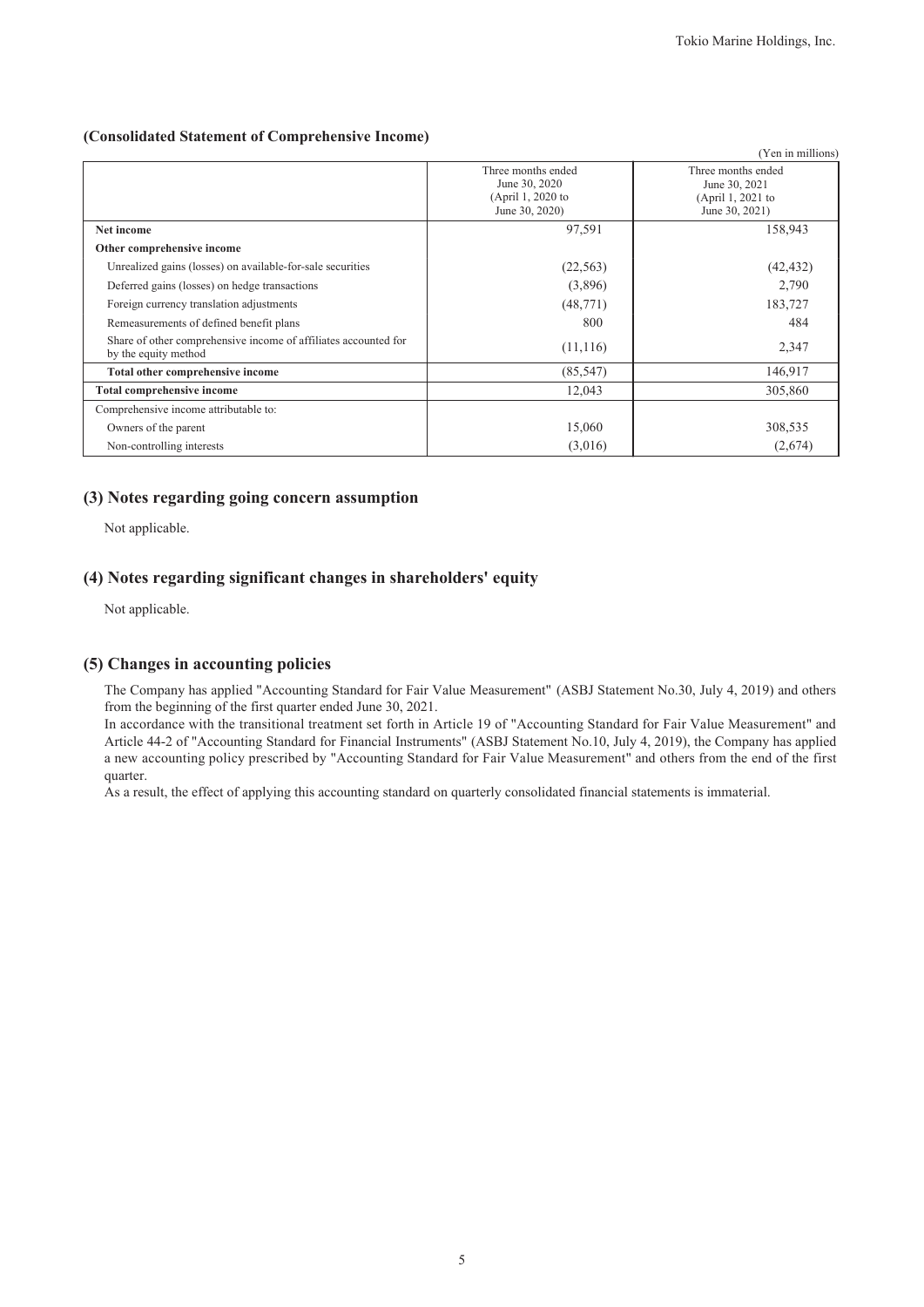## **2. Others**

## **(1) Summary of Consolidated Business Results**

|                                                                |                                                                            |                                                                            |                        | (Yen in millions) |
|----------------------------------------------------------------|----------------------------------------------------------------------------|----------------------------------------------------------------------------|------------------------|-------------------|
|                                                                | Three months ended<br>June 30, 2020<br>(April 1, 2020 to<br>June 30, 2020) | Three months ended<br>June 30, 2021<br>(April 1, 2021 to<br>June 30, 2021) | Increase<br>(Decrease) | Rate of change    |
| Ordinary income and expenses                                   |                                                                            |                                                                            |                        |                   |
| <b>Underwriting income</b>                                     | 1,187,904                                                                  | 1,229,033                                                                  | 41,128                 | 3.5               |
| Net premiums written                                           | 911,758                                                                    | 965,395                                                                    | 53,636                 | 5.9               |
| Deposit premiums from policyholders                            | 22,049                                                                     | 18,279                                                                     | (3,770)                | (17.1)            |
| Life insurance premiums                                        | 227,504                                                                    | 234,984                                                                    | 7,479                  | 3.3               |
| Reversal of outstanding claims                                 | 13,651                                                                     |                                                                            | (13, 651)              | (100.0)           |
| <b>Underwriting expenses</b>                                   | 957,054                                                                    | 978,670                                                                    | 21,615                 | 2.3               |
| Net claims paid                                                | 458,601                                                                    | 476,697                                                                    | 18,096                 | 3.9               |
| Loss adjustment expenses                                       | 34,778                                                                     | 38,495                                                                     | 3,716                  | 10.7              |
| Agency commissions and brokerage                               | 174,172                                                                    | 185,530                                                                    | 11,357                 | 6.5               |
| Maturity refunds to policyholders                              | 32,282                                                                     | 35,116                                                                     | 2,833                  | 8.8               |
| Life insurance claims                                          | 100,052                                                                    | 104,887                                                                    | 4,835                  | 4.8               |
| Provision for outstanding claims                               |                                                                            | 1,984                                                                      | 1,984                  |                   |
| Provision for underwriting reserves                            | 155,710                                                                    | 132,443                                                                    | (23, 266)              | (14.9)            |
| <b>Investment</b> income                                       | 195,881                                                                    | 192,156                                                                    | (3, 724)               | (1.9)             |
| Interest and dividends                                         | 127,919                                                                    | 145,702                                                                    | 17,782                 | 13.9              |
| Gains on money trusts                                          | 182                                                                        | 44                                                                         | (137)                  | (75.7)            |
| Gains on trading securities                                    |                                                                            | 6,041                                                                      | 6,041                  |                   |
| Gains on sales of securities                                   | 49,984                                                                     | 35,734                                                                     | (14,249)               | (28.5)            |
| Investment gains on separate accounts                          | 15,578                                                                     | 6,615                                                                      | (8,963)                | (57.5)            |
| <b>Investment expenses</b>                                     | 89,103                                                                     | 18,960                                                                     | (70, 143)              | (78.7)            |
| Losses on trading securities                                   | 28,661                                                                     |                                                                            | (28,661)               | (100.0)           |
| Losses on sales of securities                                  | 6,302                                                                      | 5,133                                                                      | (1,168)                | (18.5)            |
| Impairment losses on securities                                | 11,281                                                                     | 2,729                                                                      | (8, 552)               | (75.8)            |
| Losses on derivatives                                          | 39,026                                                                     | 8,951                                                                      | (30,074)               | (77.1)            |
| Operating and general administrative expenses                  | 222,229                                                                    | 236,357                                                                    | 14,128                 | 6.4               |
| Other ordinary income and expenses                             | 24,381                                                                     | 29,650                                                                     | 5,269                  | 21.6              |
| Equity in earnings (losses) of affiliates                      | (223)                                                                      | (1, 133)                                                                   | (910)                  |                   |
| Ordinary profit                                                | 139,779                                                                    | 216,851                                                                    | 77,071                 | 55.1              |
| <b>Extraordinary gains and losses</b>                          |                                                                            |                                                                            |                        |                   |
| <b>Extraordinary gains</b>                                     | 282                                                                        | 3,333                                                                      | 3,051                  | 1,081.6           |
| <b>Extraordinary losses</b>                                    | 3,318                                                                      | 2,959                                                                      | (358)                  | (10.8)            |
| <b>Extraordinary gains (losses)</b>                            | (3,036)                                                                    | 373                                                                        | 3,409                  |                   |
| Income before income taxes and<br>non-controlling interests    | 136,742                                                                    | 217,224                                                                    | 80,481                 | 58.9              |
| Income taxes - current                                         | 61,496                                                                     | 44,248                                                                     | (17, 248)              | (28.0)            |
| <b>Income taxes - deferred</b>                                 | (22, 345)                                                                  | 14,032                                                                     | 36,377                 |                   |
| <b>Total income taxes</b>                                      | 39,151                                                                     | 58,281                                                                     | 19,129                 | 48.9              |
| Net income                                                     | 97,591                                                                     | 158,943                                                                    | 61,352                 | 62.9              |
| Net income (loss) attributable to non-controlling<br>interests | (1,634)                                                                    | (783)                                                                      | 850                    |                   |
| Net income attributable to owners of the parent                | 99,225                                                                     | 159,727                                                                    | 60,501                 | 61.0              |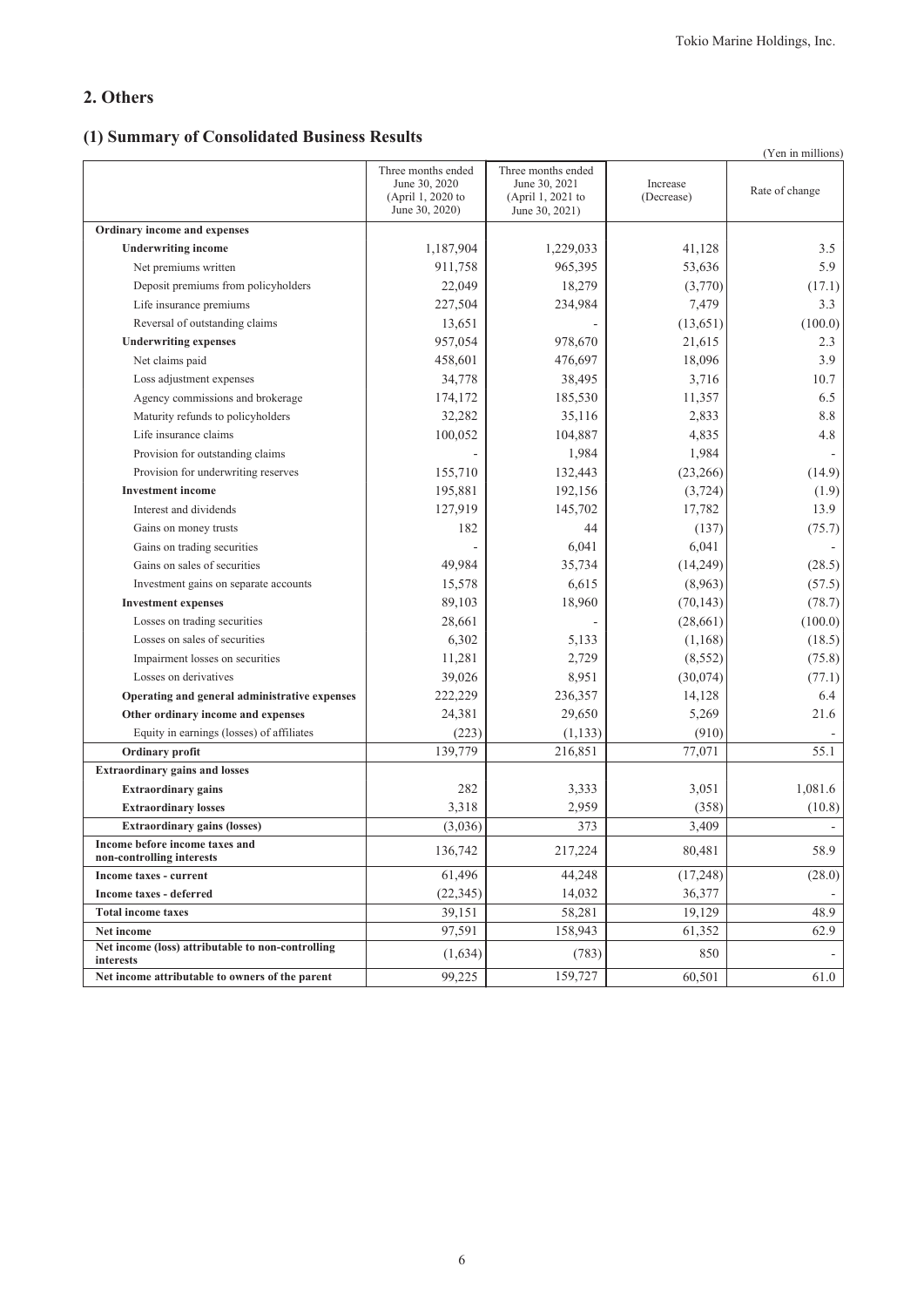## **(2) Premiums written and claims paid by lines of business**

Direct premiums written including deposit premiums from policyholders

|                                     |                                                  |                                                                      |               |           |                                                                      | (Yen in millions) |
|-------------------------------------|--------------------------------------------------|----------------------------------------------------------------------|---------------|-----------|----------------------------------------------------------------------|-------------------|
|                                     |                                                  | Three months ended June 30, 2020<br>(April 1, 2020 to June 30, 2020) |               |           | Three months ended June 30, 2021<br>(April 1, 2021 to June 30, 2021) |                   |
|                                     | Composition<br>Rate of change<br>Amount<br>ratio |                                                                      |               | Amount    | Composition<br>ratio                                                 | Rate of change    |
|                                     |                                                  | $\frac{0}{0}$                                                        | $\frac{0}{0}$ |           | $\frac{0}{0}$                                                        | $\frac{0}{0}$     |
| Fire and allied lines               | 176,982                                          | 17.2                                                                 | 10.3          | 211,364   | 19.2                                                                 | 19.4              |
| Hull and cargo                      | 33,934                                           | 3.3                                                                  | 10.2          | 41,096    | 3.7                                                                  | 21.1              |
| Personal accident                   | 88,122                                           | 8.6                                                                  | (3.0)         | 86,986    | 7.9                                                                  | (1.3)             |
| Voluntary automobile                | 367,617                                          | 35.7                                                                 | 1.2           | 381,475   | 34.6                                                                 | 3.8               |
| Compulsory automobile liability     | 57,709                                           | 5.6                                                                  | (22.5)        | 58,471    | 5.3                                                                  | 1.3               |
| Others                              | 304,354                                          | 29.6                                                                 | 2.6           | 324,254   | 29.4                                                                 | 6.5               |
| Total                               | 1,028,721                                        | 100.0                                                                | 1.2           | 1,103,648 | 100.0                                                                | 7.3               |
| Deposit premiums from policyholders | 22,049                                           | 2.1                                                                  | 5.4           | 18,279    | 1.7                                                                  | (17.1)            |

(Note) Direct premiums written including deposit premiums from policyholders = Gross premiums written - Surrender benefits of direct policies - Other refunds of direct policies (including deposit premiums from policyholders)

#### Net premiums written

|                                 |                                                  |                                                                      |               |                      |                                                                      | (Yen in millions) |
|---------------------------------|--------------------------------------------------|----------------------------------------------------------------------|---------------|----------------------|----------------------------------------------------------------------|-------------------|
|                                 |                                                  | Three months ended June 30, 2020<br>(April 1, 2020 to June 30, 2020) |               |                      | Three months ended June 30, 2021<br>(April 1, 2021 to June 30, 2021) |                   |
|                                 | Composition<br>Rate of change<br>Amount<br>ratio |                                                                      | Amount        | Composition<br>ratio | Rate of change                                                       |                   |
|                                 |                                                  | $\frac{0}{0}$                                                        | $\frac{0}{0}$ |                      | $\frac{0}{0}$                                                        | $\frac{0}{0}$     |
| Fire and allied lines           | 130,740                                          | 14.3                                                                 | 3.1           | 156,625              | 16.2                                                                 | 19.8              |
| Hull and cargo                  | 33,761                                           | 3.7                                                                  | 14.3          | 40,434               | 4.2                                                                  | 19.8              |
| Personal accident               | 66,272                                           | 7.3                                                                  | (4.6)         | 68,492               | 7.1                                                                  | 3.4               |
| Voluntary automobile            | 365,512                                          | 40.1                                                                 | 0.4           | 375,294              | 38.9                                                                 | 2.7               |
| Compulsory automobile liability | 64,861                                           | 7.1                                                                  | (5.9)         | 58,363               | 6.0                                                                  | (10.0)            |
| Others                          | 250,611                                          | 27.5                                                                 | 1.7           | 266,184              | 27.6                                                                 | 6.2               |
| Total                           | 911,758                                          | 100.0                                                                | 0.7           | 965,395              | 100.0                                                                | 5.9               |

#### Net claims paid

|                                 |         | Three months ended June 30, 2020<br>(April 1, 2020 to June 30, 2020) |                | Three months ended June 30, 2021<br>(April 1, 2021 to June 30, 2021) |                      |                |
|---------------------------------|---------|----------------------------------------------------------------------|----------------|----------------------------------------------------------------------|----------------------|----------------|
|                                 | Amount  | Composition<br>ratio                                                 | Rate of change | Amount                                                               | Composition<br>ratio | Rate of change |
|                                 |         | $\frac{0}{0}$                                                        | $\frac{0}{0}$  |                                                                      | $\frac{0}{0}$        | $\frac{0}{0}$  |
| Fire and allied lines           | 71,448  | 15.6                                                                 | 1.7            | 100,598                                                              | 21.1                 | 40.8           |
| Hull and cargo                  | 14,707  | 3.2                                                                  | 2.7            | 12,567                                                               | 2.6                  | (14.5)         |
| Personal accident               | 24,557  | 5.4                                                                  | (6.3)          | 24,219                                                               | 5.1                  | (1.4)          |
| Voluntary automobile            | 181,288 | 39.5                                                                 | (6.2)          | 181,506                                                              | 38.1                 | 0.1            |
| Compulsory automobile liability | 47,363  | 10.3                                                                 | (5.2)          | 41,417                                                               | 8.7                  | (12.6)         |
| Others                          | 119.237 | 26.0                                                                 | 17.5           | 116.387                                                              | 24.4                 | (2.4)          |
| Total                           | 458,601 | 100.0                                                                | 0.7            | 476,697                                                              | 100.0                | 3.9            |

(Yen in millions)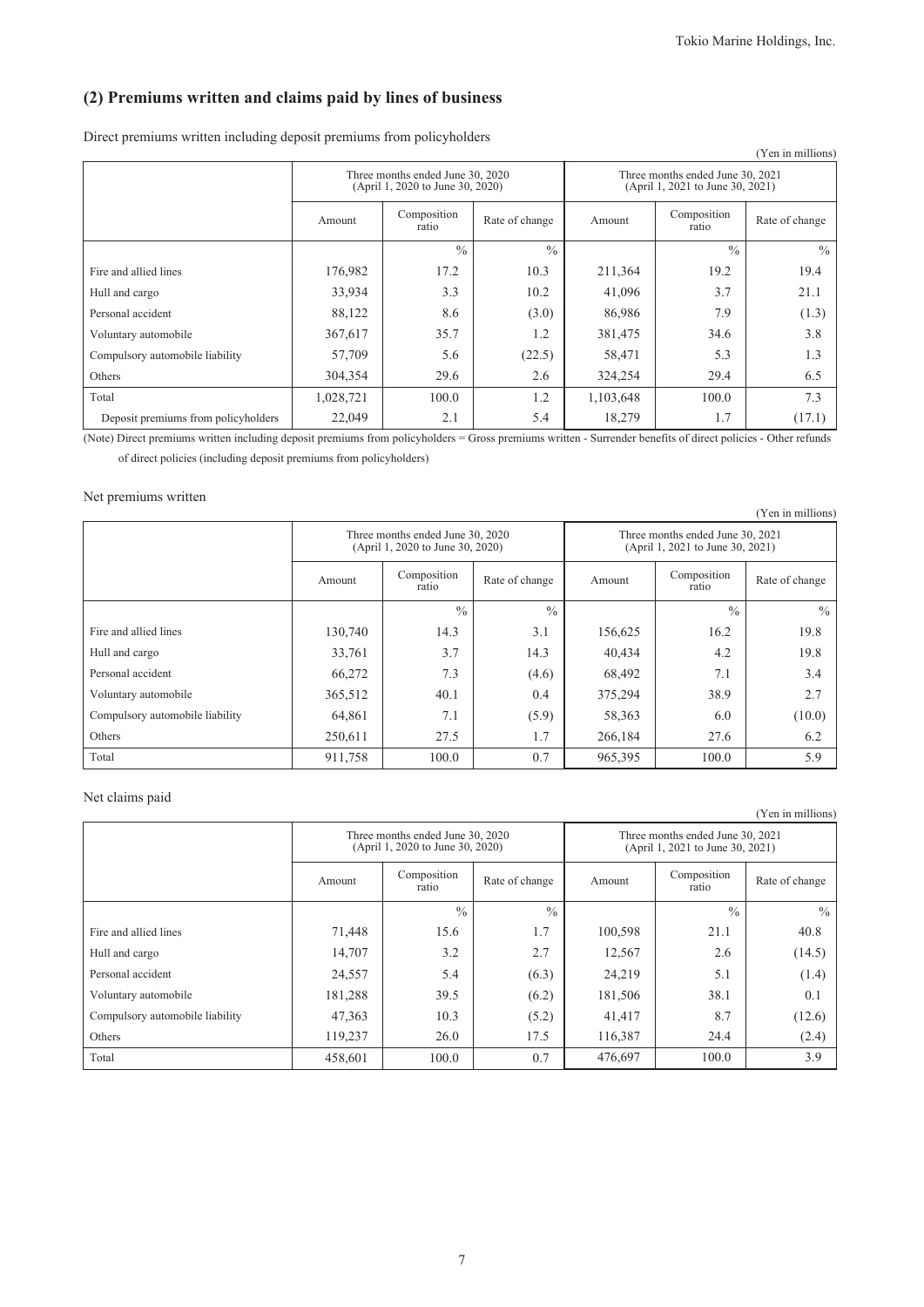$(Y_{\text{out}})$  in millions)

### **(3) Securities**

#### 1. Bonds held to maturity

|                          |                                              | As of March 31, 2021 |                              | As of June 30, 2021                          |            |                              |  |  |
|--------------------------|----------------------------------------------|----------------------|------------------------------|----------------------------------------------|------------|------------------------------|--|--|
|                          | Carrying amount<br>shown on<br>balance sheet | Fair value           | Unrealized<br>gains (losses) | Carrying amount<br>shown on<br>balance sheet | Fair value | Unrealized<br>gains (losses) |  |  |
| Domestic debt securities | 5,062,128                                    | 5,710,272            | 648.144                      | 5,060,566                                    | 5,706,584  | 646,018                      |  |  |
| Foreign securities       | 52,088                                       | 56,935               | 4.846                        | 52,422                                       | 55,341     | 2,918                        |  |  |
| Total                    | 5, 114, 216                                  | 5,767,207            | 652,991                      | 5,112,989                                    | 5,761,925  | 648,936                      |  |  |

#### 2. Bonds earmarked for underwriting reserves

|                          |                                              |            |                              |                                              |            | (Yen in millions)            |
|--------------------------|----------------------------------------------|------------|------------------------------|----------------------------------------------|------------|------------------------------|
| As of March 31, 2021     |                                              |            |                              | As of June 30, 2021                          |            |                              |
|                          | Carrying amount<br>shown on<br>balance sheet | Fair value | Unrealized<br>gains (losses) | Carrying amount<br>shown on<br>balance sheet | Fair value | Unrealized<br>gains (losses) |
| Domestic debt securities | 2,194,898                                    | 2,082,308  | (112,590)                    | 2,198,806                                    | 2,078,818  | (119,988)                    |
| Total                    | 2,194,898                                    | 2,082,308  | (112,590)                    | 2,198,806                                    | 2,078,818  | (119,988)                    |

#### 3. Available-for-sale securities

|                            |           |                                                                         |           |           |                                         | (Yen in millions)            |  |
|----------------------------|-----------|-------------------------------------------------------------------------|-----------|-----------|-----------------------------------------|------------------------------|--|
|                            |           | As of March 31, 2021                                                    |           |           | As of June 30, 2021                     |                              |  |
|                            | Cost      | Fair value<br>Unrealized<br>shown on<br>gains (losses)<br>balance sheet |           | Cost      | Fair value<br>shown on<br>balance sheet | Unrealized<br>gains (losses) |  |
| Domestic debt securities   | 3,078,772 | 3,415,665                                                               | 336,893   | 3,015,398 | 3,351,372                               | 335,974                      |  |
| Domestic equity securities | 517,780   | 2,462,640                                                               | 1,944,859 | 510,541   | 2,469,463                               | 1,958,922                    |  |
| Foreign securities         | 4,291,545 | 4,701,416                                                               | 409,871   | 4,690,095 | 4,991,614                               | 301,518                      |  |
| Others                     | 1,383,464 | 1,424,526                                                               | 41,062    | 1,423,067 | 1,466,919                               | 43,852                       |  |
| Total                      | 9,271,562 | 12,004,250                                                              | 2,732,687 | 9,639,102 | 12,279,370                              | 2,640,268                    |  |

(Note) 1. As of March 31, 2021: Available-for-sale securities whose fair value cannot be measured reliably are not included in the table above.

As of June 30, 2021: Available-for-sale securities without a market price and Investments in Partnerships are not included in the table above. 2. "Others" includes items as follows:

-Negotiable certificates of deposit which are presented as Cash and bank deposits on the consolidated balance sheet As of March 31, 2021: cost 33,266 million yen, fair value 33,267 million yen, unrealized gains 0 million yen As of June 30, 2021: cost 6,359 million yen, fair value 6,359 million yen, unrealized gains 0 million yen

-Foreign mortgage securities, etc. which are presented as Monetary receivables bought on the consolidated balance sheet As of March 31, 2021: cost 1,334,692 million yen, fair value 1,373,130 million yen, unrealized gains 38,437 million yen As of June 30, 2021: cost 1,403,439 million yen, fair value 1,444,150 million yen, unrealized gains 40,711 million yen 3. Impairment losses were recognized for Available-for-sale securities with fair value as follows:

Fiscal year 2020: 22,546 million yen (Domestic equity securities 243 million yen, Foreign securities 18,043 million yen, Others 4,259 million yen) Three months ended June 30, 2021: 3,214 million yen (Domestic equity securities 2,214 million yen, Foreign securities 487 million yen, Others 512 million yen)

In principle, impairment loss on a security with fair value is recognized when the fair value is below its cost by 30% or more.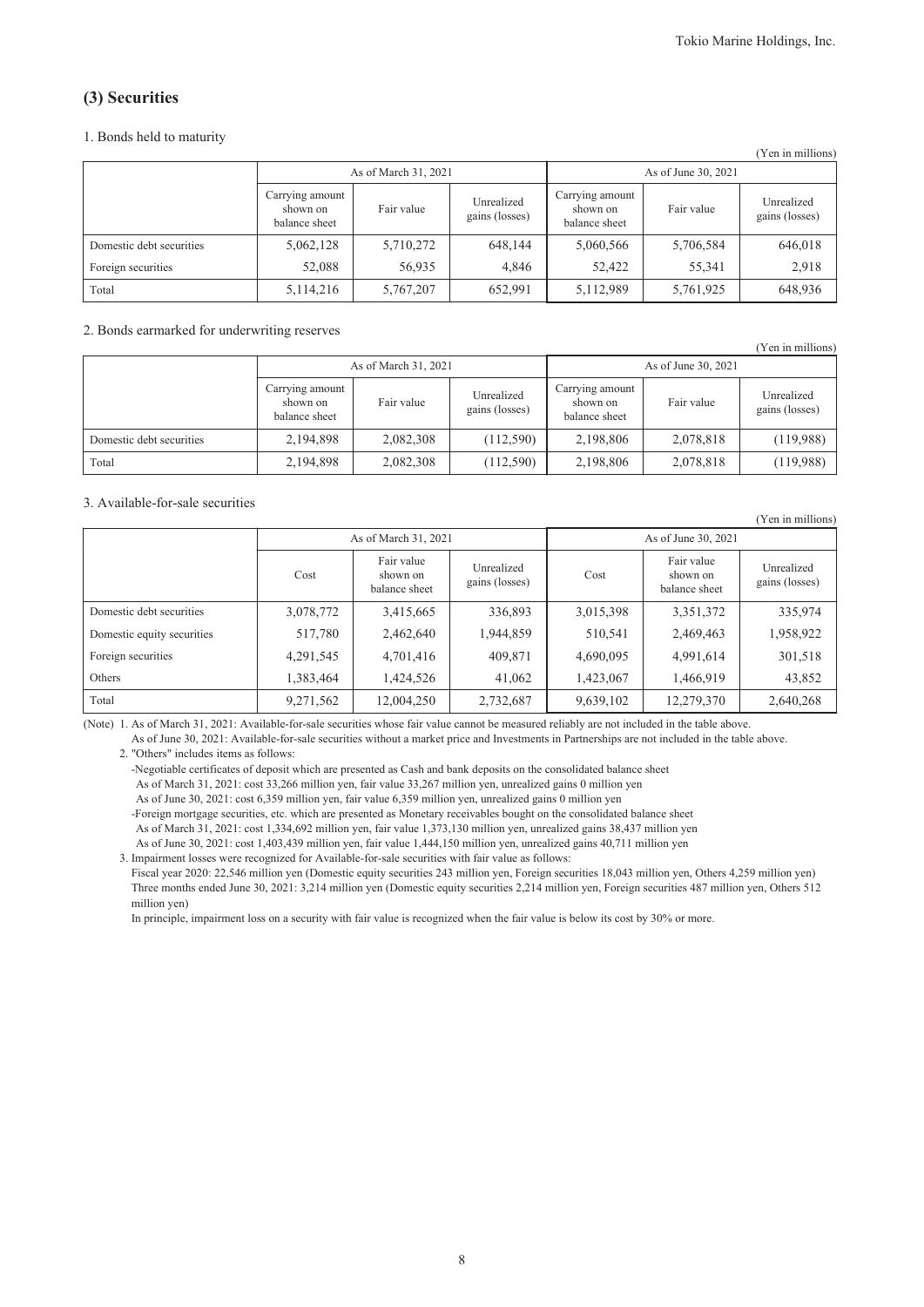## **(4) Financial results of major consolidated subsidiaries**

### **Reference : Tokio Marine & Nichido Fire Insurance Co., Ltd. (non-consolidated)**

|                                                            |                      |                      |                     |                      | (Yen in millions) |
|------------------------------------------------------------|----------------------|----------------------|---------------------|----------------------|-------------------|
|                                                            | As of March 31, 2021 |                      | As of June 30, 2021 |                      | Increase          |
|                                                            | Amount               | Composition<br>ratio | Amount              | Composition<br>ratio | (Decrease)        |
| <b>Assets</b>                                              |                      | $\frac{0}{0}$        |                     | $\frac{0}{0}$        |                   |
| Cash and bank deposits                                     | 239,487              | 2.50                 | 330,375             | 3.44                 | 90,888            |
| Receivables under resale agreements                        | 999                  | 0.01                 | 3,499               | 0.04                 | 2,499             |
| Monetary receivables bought                                | 89,215               | 0.93                 | 63,058              | 0.66                 | (26, 156)         |
| Money trusts                                               | 2,378                | 0.02                 | 2,422               | 0.03                 | 44                |
| Securities                                                 | 8,016,247            | 83.83                | 8,018,803           | 83.58                | 2,555             |
| Loans                                                      | 235,671              | 2.46                 | 231,342             | 2.41                 | (4,328)           |
| Tangible fixed assets                                      | 214,246              | 2.24                 | 211,327             | 2.20                 | (2,918)           |
| Intangible fixed assets                                    | 45,990               | 0.48                 | 55,144              | 0.57                 | 9,153             |
| Other assets                                               | 714,706              | 7.47                 | 674,711             | 7.03                 | (39,995)          |
| Prepaid pension costs                                      | 4,813                | 0.05                 | 4,745               | 0.05                 | (68)              |
| Customers' liabilities under acceptances and guarantees    | 1,997                | 0.02                 | 1,997               | 0.02                 |                   |
| Allowance for doubtful accounts                            | (3,304)              | (0.03)               | (3,227)             | (0.03)               | 76                |
| <b>Total assets</b>                                        | 9,562,449            | 100.00               | 9,594,200           | 100.00               | 31,750            |
| <b>Liabilities</b>                                         |                      |                      |                     |                      |                   |
| Insurance liabilities                                      | 5,498,921            | 57.51                | 5,474,346           | 57.06                | (24, 574)         |
| Outstanding claims                                         | 1,083,504            |                      | 1,053,883           |                      | (29,621)          |
| Underwriting reserves                                      | 4,415,416            |                      | 4,420,462           |                      | 5,046             |
| Corporate bonds                                            | 200,000              | 2.09                 | 200,000             | 2.08                 |                   |
| Other liabilities                                          | 484,699              | 5.07                 | 409,332             | 4.27                 | (75, 366)         |
| Income taxes payable                                       | 67,936               |                      | 31,245              |                      | (36,690)          |
| Lease obligations                                          | 3,019                |                      | 3,116               |                      | 96                |
| Asset retirement obligations                               | 3,474                |                      | 3,478               |                      | 3                 |
| Other liabilities                                          | 410,268              |                      | 371,492             |                      | (38, 776)         |
| Provision for retirement benefits                          | 211,378              | 2.21                 | 212,167             | 2.21                 | 789               |
| Provision for employees' bonus                             | 21,220               | 0.22                 | 9,852               | 0.10                 | (11, 367)         |
| Reserves under special laws                                | 109,013              | 1.14                 | 110,551             | 1.15                 | 1,538             |
| Reserve for price fluctuation                              | 109,013              |                      | 110,551             |                      | 1,538             |
| Deferred tax liabilities                                   | 98,874               | 1.03                 | 115,799             | 1.21                 | 16,924            |
| Acceptances and guarantees                                 | 1,997                | 0.02                 | 1,997               | 0.02                 |                   |
| <b>Total liabilities</b>                                   | 6,626,103            | 69.29                | 6,534,046           | 68.10                | (92, 057)         |
| Net assets                                                 |                      |                      |                     |                      |                   |
| Share capital                                              | 101,994              | 1.07                 | 101,994             | 1.06                 |                   |
| Capital surplus                                            | 135,434              | 1.42                 | 135,434             | 1.41                 |                   |
| Additional paid-in capital                                 | 123,521              |                      | 123,521             |                      |                   |
| Other capital surplus                                      | 11,913               |                      | 11,913              |                      |                   |
| Retained earnings                                          | 1,149,035            | 12.02                | 1,247,172           | 13.00                | 98,136            |
| Surplus reserve                                            | 81,099               |                      | 81,099              |                      |                   |
| Other retained earnings                                    | 1,067,936            |                      | 1,166,073           |                      | 98,136            |
| Reserve for advanced depreciation of fixed assets          | 22,507               |                      | 22,507              |                      |                   |
| Special reserves                                           | 235,426              |                      | 235,426             |                      |                   |
| Retained earnings carried forward                          | 810,002              |                      | 908,139             |                      | 98,136            |
| Total shareholders' equity                                 | 1,386,465            | 14.50                | 1,484,601           | 15.47                | 98,136            |
| Unrealized gains (losses) on available-for-sale securities | 1,555,074            | 16.26                | 1,579,199           | 16.46                | 24,125            |
| Deferred gains (losses) on hedge transactions              | (5,193)              | (0.05)               | (3,647)             | (0.04)               | 1,546             |
| Total valuation and translation adjustments                | 1,549,880            | 16.21                | 1,575,552           | 16.42                | 25,671            |
| <b>Total net assets</b>                                    | 2,936,346            | 30.71                | 3,060,154           | 31.90                | 123,807           |
| <b>Total liabilities and net assets</b>                    | 9,562,449            | 100.00               | 9,594,200           | 100.00               | 31,750            |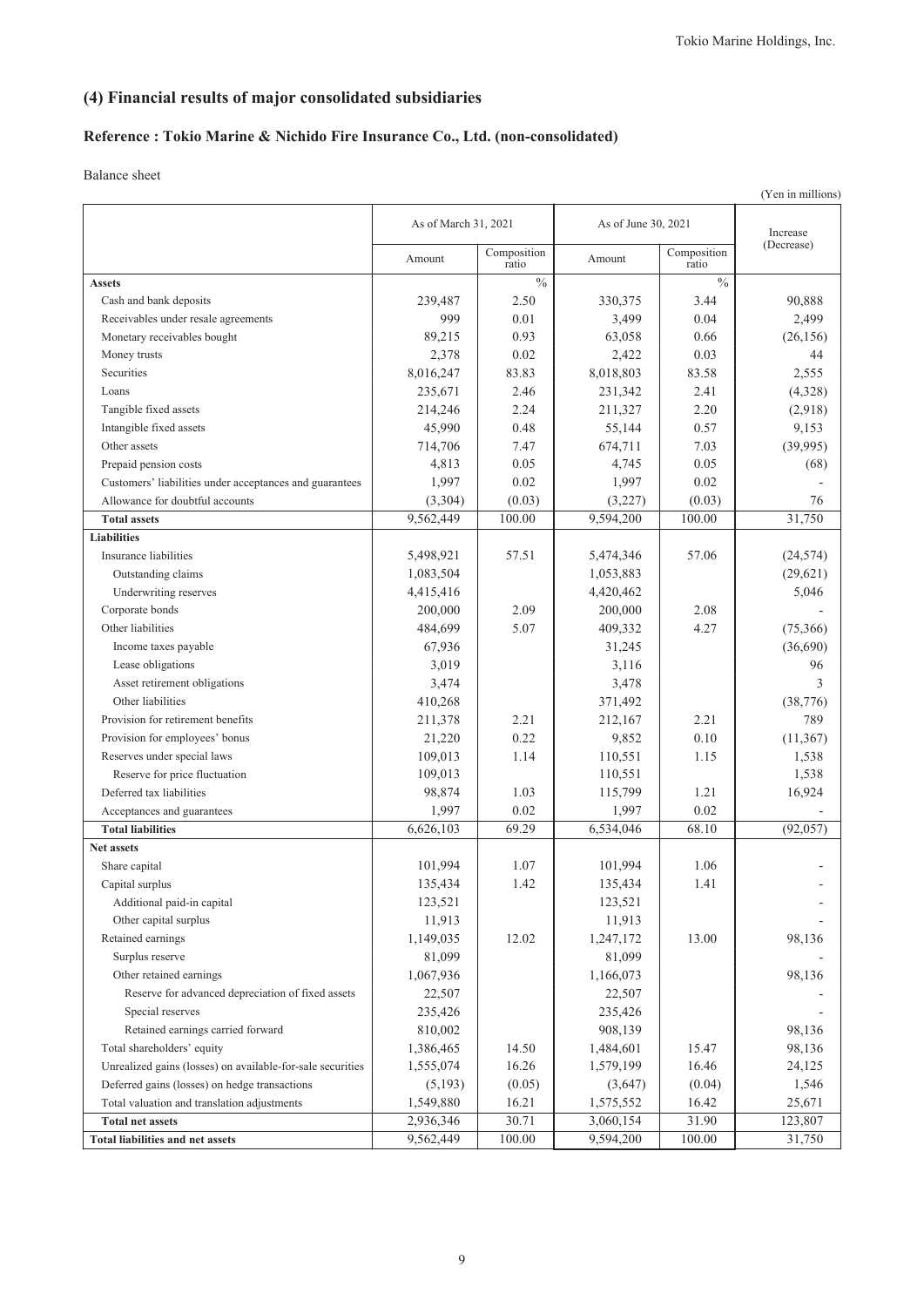## **Reference : Tokio Marine & Nichido Fire Insurance Co., Ltd. (non-consolidated)**

Statement of income

|                                                            |                                                                            |                                                                            | (Yen in millions)      |
|------------------------------------------------------------|----------------------------------------------------------------------------|----------------------------------------------------------------------------|------------------------|
|                                                            | Three months ended<br>June 30, 2020<br>(April 1, 2020 to<br>June 30, 2020) | Three months ended<br>June 30, 2021<br>(April 1, 2021 to<br>June 30, 2021) | Increase<br>(Decrease) |
| Ordinary income                                            | 724,818                                                                    | 748,594                                                                    | 23,775                 |
| <b>Underwriting income</b>                                 | 635,836                                                                    | 649,025                                                                    | 13,189                 |
| Net premiums written                                       | 570,932                                                                    | 593,145                                                                    | 22,213                 |
| Deposit premiums from policyholders                        | 21,680                                                                     | 17,955                                                                     | (3, 724)               |
| Investment income on deposit premiums                      | 9,156                                                                      | 8,128                                                                      | (1,028)                |
| Reversal of outstanding claims                             | 34,048                                                                     | 29,680                                                                     | (4,367)                |
| <b>Investment</b> income                                   | 86,653                                                                     | 96,731                                                                     | 10,077                 |
| Interest and dividends                                     | 54,491                                                                     | 79,734                                                                     | 25,243                 |
| Gains on money trusts                                      | 182                                                                        | 44                                                                         | (137)                  |
| Gains on sales of securities                               | 39,691                                                                     | 23,440                                                                     | (16,251)               |
| Transfer of investment income on deposit premiums          | (9,156)                                                                    | (8,128)                                                                    | 1,028                  |
| Other ordinary income                                      | 2,328                                                                      | 2,836                                                                      | 508                    |
| <b>Ordinary</b> expenses                                   | 579,065                                                                    | 570,056                                                                    | (9,009)                |
| <b>Underwriting expenses</b>                               | 494,545                                                                    | 486,546                                                                    | (7,998)                |
| Net claims paid                                            | 279,019                                                                    | 301,479                                                                    | 22,460                 |
| Loss adjustment expenses                                   | 27,194                                                                     | 29,196                                                                     | 2,002                  |
| Agency commissions and brokerage                           | 109,490                                                                    | 115,888                                                                    | 6,398                  |
| Maturity refunds to policyholders                          | 31,424                                                                     | 34,158                                                                     | 2,734                  |
| Provision for underwriting reserves                        | 47,232                                                                     | 5,046                                                                      | (42, 186)              |
| <b>Investment expenses</b>                                 | 8,888                                                                      | 4,602                                                                      | (4,285)                |
| Losses on sales of securities                              | 114                                                                        | 395                                                                        | 280                    |
| Impairment losses on securities                            | 2,875                                                                      | 1,758                                                                      | (1, 116)               |
| Operating and general administrative expenses              | 73,852                                                                     | 78,331                                                                     | 4,478                  |
| Other ordinary expenses                                    | 1,779                                                                      | 576                                                                        | (1,203)                |
| Interest expenses                                          | 1,646                                                                      | 484                                                                        | (1,161)                |
| <b>Ordinary profit (loss)</b>                              | 145,753                                                                    | 178,538                                                                    | 32,785                 |
| <b>Extraordinary gains</b>                                 | 3                                                                          | 3,307                                                                      | 3,303                  |
| Gains on disposal of fixed assets                          | 3                                                                          | 3,307                                                                      | 3,303                  |
| <b>Extraordinary losses</b>                                | 2,154                                                                      | 1,756                                                                      | (397)                  |
| Losses on disposal of fixed assets                         | 170                                                                        | 218                                                                        | 47                     |
| Provision for reserves under special laws                  | 1,519                                                                      | 1,538                                                                      | 18                     |
| Provision for reserve for price fluctuation                | 1,519                                                                      | 1,538                                                                      | 18                     |
| Impairment losses on shares of subsidiaries and affiliates | 464                                                                        |                                                                            | (464)                  |
| Income (loss) before income taxes                          | 143,603                                                                    | 180,089                                                                    | 36,486                 |
| Income taxes - current                                     | 42,041                                                                     | 32,672                                                                     | (9,368)                |
| <b>Income taxes - deferred</b>                             | (8, 464)                                                                   | 6,353                                                                      | 14,817                 |
| <b>Total income taxes</b>                                  | 33,577                                                                     | 39,026                                                                     | 5,448                  |
| Net income (loss)                                          | 110,025                                                                    | 141,063                                                                    | 31,037                 |
|                                                            |                                                                            |                                                                            |                        |
| Underwriting profit (loss)                                 | 74,666                                                                     | 92,601                                                                     | 17,934                 |
| Loss ratio (private sector, E/I basis)                     | 46.2 %                                                                     | 51.7%                                                                      | 5.5 %                  |
| Expense ratio (private sector)                             | 31.4                                                                       | 31.3                                                                       | (0.0)                  |
| Combined ratio (private sector)                            | 77.5                                                                       | 83.0                                                                       | 5.5                    |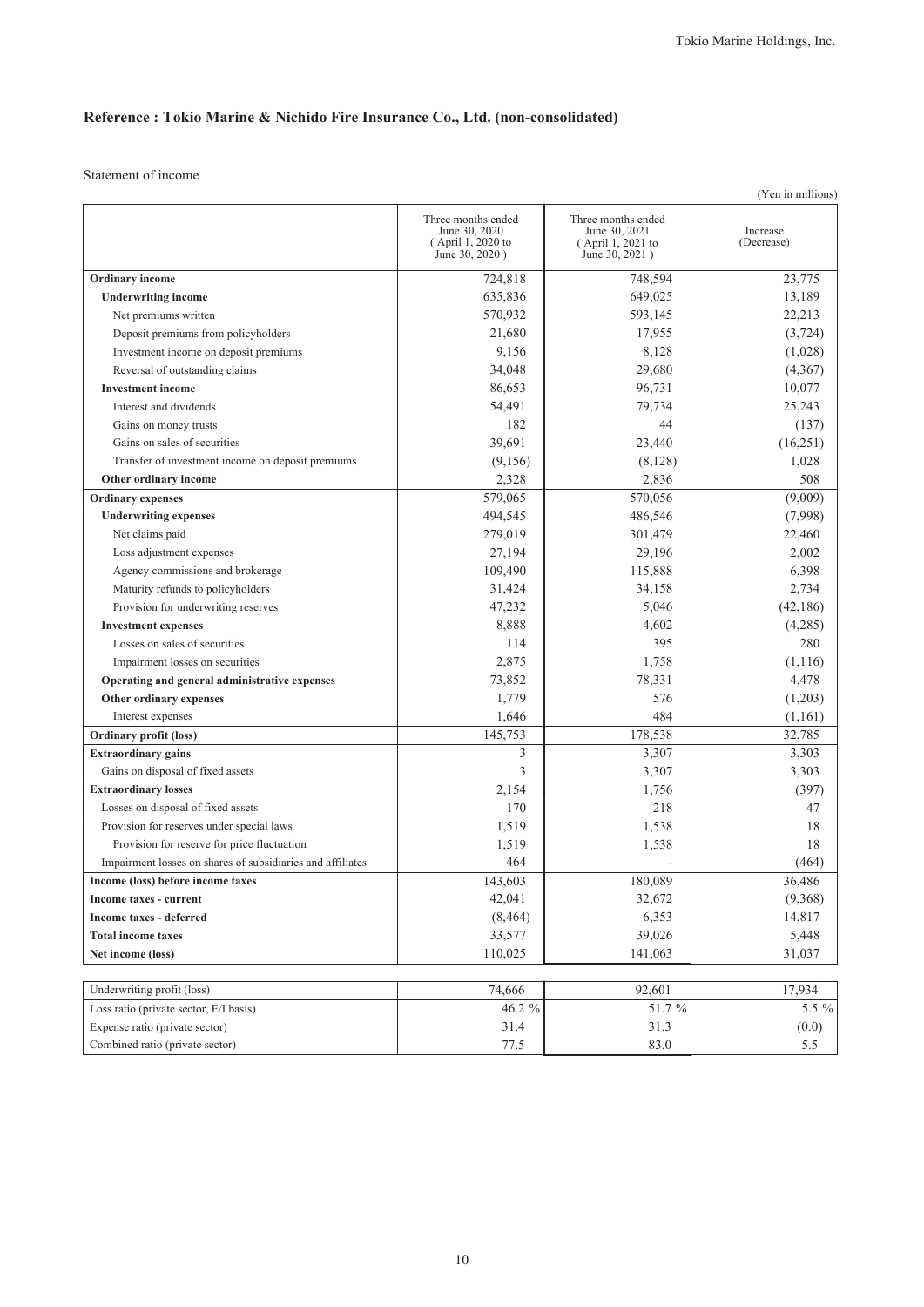### **Reference : Tokio Marine & Nichido Fire Insurance Co., Ltd. (non-consolidated)**

#### Underwriting

Direct premiums written excluding deposit premiums from policyholders

| (Yen in millions)                   |                                                                      |                   |                |                                                                      |                   |                |  |  |  |
|-------------------------------------|----------------------------------------------------------------------|-------------------|----------------|----------------------------------------------------------------------|-------------------|----------------|--|--|--|
|                                     | Three months ended June 30, 2020<br>(April 1, 2020 to June 30, 2020) |                   |                | Three months ended June 30, 2021<br>(April 1, 2021 to June 30, 2021) |                   |                |  |  |  |
|                                     | Amount                                                               | Composition ratio | Rate of change | Amount                                                               | Composition ratio | Rate of change |  |  |  |
|                                     |                                                                      | $\frac{0}{0}$     | $\frac{0}{0}$  |                                                                      | $\frac{0}{0}$     | $\frac{0}{0}$  |  |  |  |
| Fire and allied lines               | 95,787                                                               | 15.5              | 5.5            | 105,301                                                              | 16.3              | 9.9            |  |  |  |
| Hull and cargo                      | 17,604                                                               | 2.8               | 2.6            | 20,053                                                               | 3.1               | 13.9           |  |  |  |
| Personal accident                   | 54,753                                                               | 8.8               | (9.0)          | 57,736                                                               | 8.9               | 5.4            |  |  |  |
| Voluntary automobile                | 277,296                                                              | 44.8              | 1.6            | 283,440                                                              | 43.8              | 2.2            |  |  |  |
| Compulsory automobile liability     | 54,043                                                               | 8.7               | (22.5)         | 55,046                                                               | 8.5               | 1.9            |  |  |  |
| Others                              | 119,204                                                              | 19.3              | (0.5)          | 125,841                                                              | 19.4              | 5.6            |  |  |  |
| Total                               | 618,689                                                              | 100.0             | (1.9)          | 647,420                                                              | 100.0             | 4.6            |  |  |  |
| Deposit premiums from policyholders | 21,680                                                               | ۰                 | 5.6            | 17,955                                                               | ۰                 | (17.2)         |  |  |  |

#### Net premiums written

(Yen in millions) Three months ended June 30, 2020 ( April 1, 2020 to June 30, 2020 ) Three months ended June 30, 2021 ( April 1, 2021 to June 30, 2021 ) Amount Composition ratio Rate of change Amount Composition ratio Rate of change  $\frac{9}{6}$  %  $\frac{9}{6}$  %  $\frac{9}{6}$  % Fire and allied lines 14.1 13.1 13.1 3.7 85,062 14.3 14.1 Hull and cargo 18,134 18,134 3.2 8.3 21,558 3.6 18.9 Personal accident 199.5 (8.4) 57,162 9.6 5.5 Voluntary automobile 276,578 48.4 1.5 282,542 47.6 2.2 Compulsory automobile liability  $60,989$   $10.7$   $(5.7)$   $55,036$  9.3 (9.8) Others 15.1 15.1 3.0 91,783 15.5 6.1 6.1 Total 100.0 | 570,932 | 100.0 | 0.3 | 593,145 | 100.0 | 3.9

#### Net claims paid

Three months ended June 30, 2020 ( April 1, 2020 to June 30, 2020 ) Three months ended June 30, 2021 ( April 1, 2021 to June 30, 2021 ) Amount Rate of change Loss ratio Amount Rate of change Loss ratio  $\frac{9}{6}$  %  $\frac{9}{6}$  %  $\frac{9}{6}$  % Fire and allied lines 12.8 12.8 61.1 62,480 42.7 75.8 Hull and cargo 9,758 5.3 56.6 7,879 (19.3) 39.0 Personal accident 20,329 (4.7) 41.7 20,586 1.3 40.2 Voluntary automobile 124,400 (13.1) 50.8 134,084 7.8 53.7 Compulsory automobile liability (5.0) 80.2 38,976 (12.4) 78.3 Others 1. 1. 2.6,252 4.9 4.5 37,471 3.4 4.5 Total 279,019 (5.1) 53.6 301,479 8.0 55.7

(Note) Loss ratio is calculated on W/P basis.

(Yen in millions)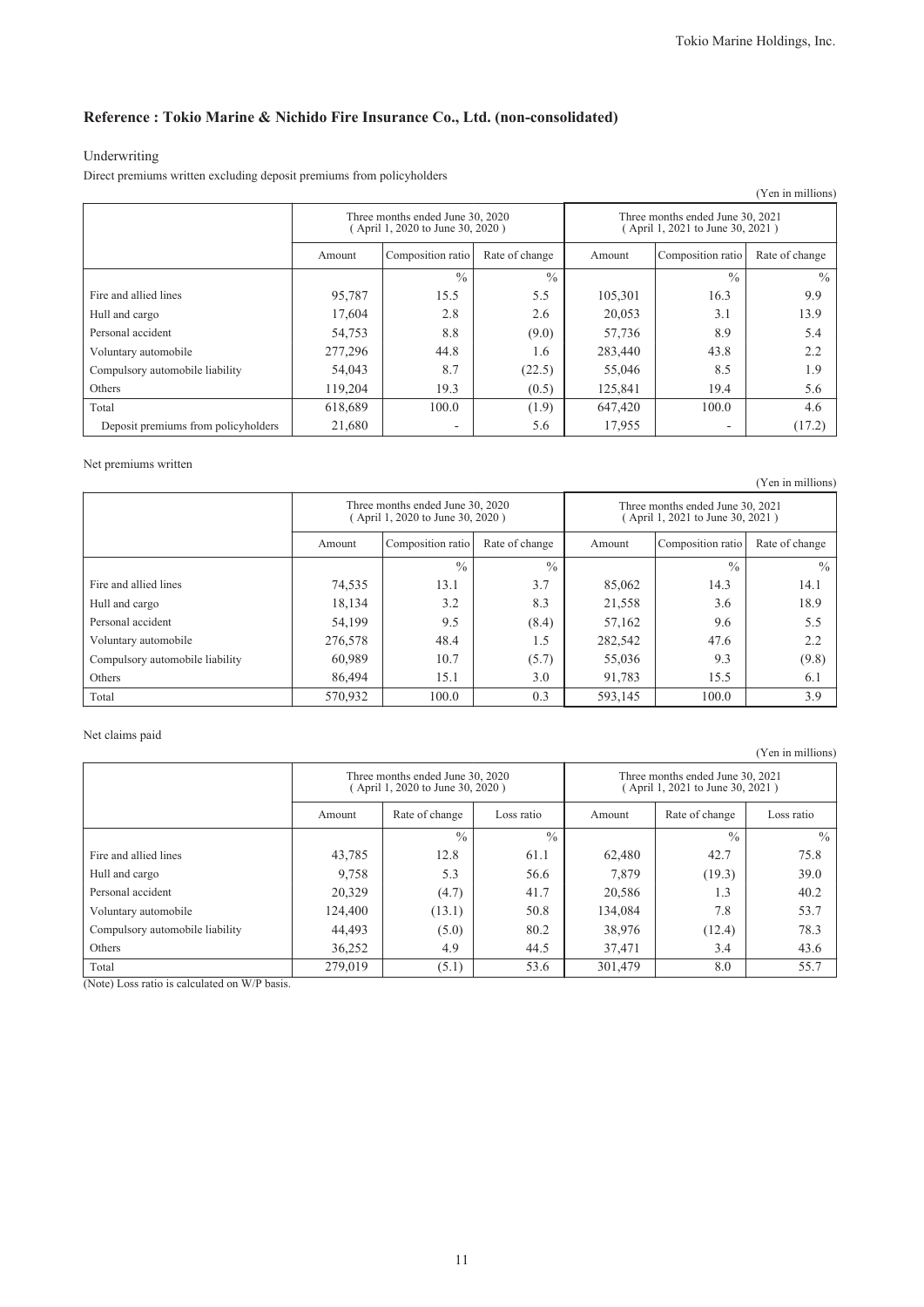## **Reference : Nisshin Fire & Marine Insurance Co., Ltd. (non-consolidated)**

|                                                            |                      |                      |                     |                      | (Yen in millions) |
|------------------------------------------------------------|----------------------|----------------------|---------------------|----------------------|-------------------|
|                                                            | As of March 31, 2021 |                      | As of June 30, 2021 |                      | Increase          |
|                                                            | Amount               | Composition<br>ratio | Amount              | Composition<br>ratio | (Decrease)        |
| <b>Assets</b>                                              |                      | $\frac{0}{0}$        |                     | $\frac{0}{0}$        |                   |
| Cash and bank deposits                                     | 96.445               | 23.92                | 85,366              | 21.58                | (11,078)          |
| Securities                                                 | 220,636              | 54.73                | 218,459             | 55.24                | (2,176)           |
| Loans                                                      | 155                  | 0.04                 | 129                 | 0.03                 | (26)              |
| Tangible fixed assets                                      | 28.730               | 7.13                 | 28,589              | 7.23                 | (141)             |
| Intangible fixed assets                                    | 1,853                | 0.46                 | 2,038               | 0.52                 | 185               |
| Other assets                                               | 34,327               | 8.52                 | 39,229              | 9.92                 | 4,901             |
| Prepaid pension costs                                      | 1,621                | 0.40                 | 1,685               | 0.43                 | 63                |
| Deferred tax assets                                        | 19,639               | 4.87                 | 20,317              | 5.14                 | 677               |
| Allowance for doubtful accounts                            | (274)                | (0.07)               | (319)               | (0.08)               | (45)              |
| <b>Total assets</b>                                        | 403,135              | 100.00               | 395,497             | 100.00               | (7,638)           |
| <b>Liabilities</b>                                         |                      |                      |                     |                      |                   |
| Insurance liabilities                                      | 290,317              | 72.01                | 286,353             | 72.40                | (3,964)           |
| Outstanding claims                                         | 47,909               |                      | 46,127              |                      | (1,782)           |
| Underwriting reserves                                      | 242,408              |                      | 240,225             |                      | (2,182)           |
| Other liabilities                                          | 20,554               | 5.10                 | 22,026              | 5.57                 | 1,471             |
| Income taxes payable                                       | 5,036                |                      | 7,764               |                      | 2,728             |
| Asset retirement obligations                               | 11                   |                      | 11                  |                      |                   |
| Other liabilities                                          | 15,507               |                      | 14,250              |                      | (1,256)           |
| Provision for retirement benefits                          | 4,305                | 1.07                 | 4,367               | 1.10                 | 61                |
| Provision for employees' bonus                             | 518                  | 0.13                 |                     |                      | (518)             |
| Reserves under special laws                                | 1,924                | 0.48                 | 2,666               | 0.67                 | 742               |
| Reserve for price fluctuation                              | 1,924                |                      | 2,666               |                      | 742               |
| <b>Total liabilities</b>                                   | 317,621              | 78.79                | 315,413             | 79.75                | (2,207)           |
| <b>Net assets</b>                                          |                      |                      |                     |                      |                   |
| Share capital                                              | 20,389               | 5.06                 | 20,389              | 5.16                 |                   |
| Capital surplus                                            | 15,518               | 3.85                 | 12,620              | 3.19                 | (2,898)           |
| Additional paid-in capital                                 | 12,620               |                      | 12,620              |                      |                   |
| Other capital surplus                                      | 2,898                |                      |                     |                      | (2,898)           |
| Retained earnings                                          | 33,168               | 8.23                 | 31,039              | 7.85                 | (2,128)           |
| Surplus reserve                                            | 7,769                |                      | 7,769               |                      |                   |
| Other retained earnings                                    | 25,399               |                      | 23,270              |                      | (2,128)           |
| Reserve for advanced depreciation of fixed assets          | 1,663                |                      | 1,663               |                      |                   |
| Retained earnings carried forward                          | 23,735               |                      | 21,606              |                      | (2,128)           |
| Total shareholders' equity                                 | 69,076               | 17.13                | 64,049              | 16.19                | (5,027)           |
| Unrealized gains (losses) on available-for-sale securities | 16,437               | 4.08                 | 16,033              | 4.05                 | (404)             |
| Total valuation and translation adjustments                | 16,437               | 4.08                 | 16,033              | 4.05                 | (404)             |
| <b>Total net assets</b>                                    | 85,514               | 21.21                | 80,083              | 20.25                | (5, 431)          |
| <b>Total liabilities and net assets</b>                    | 403,135              | 100.00               | 395,497             | 100.00               | (7,638)           |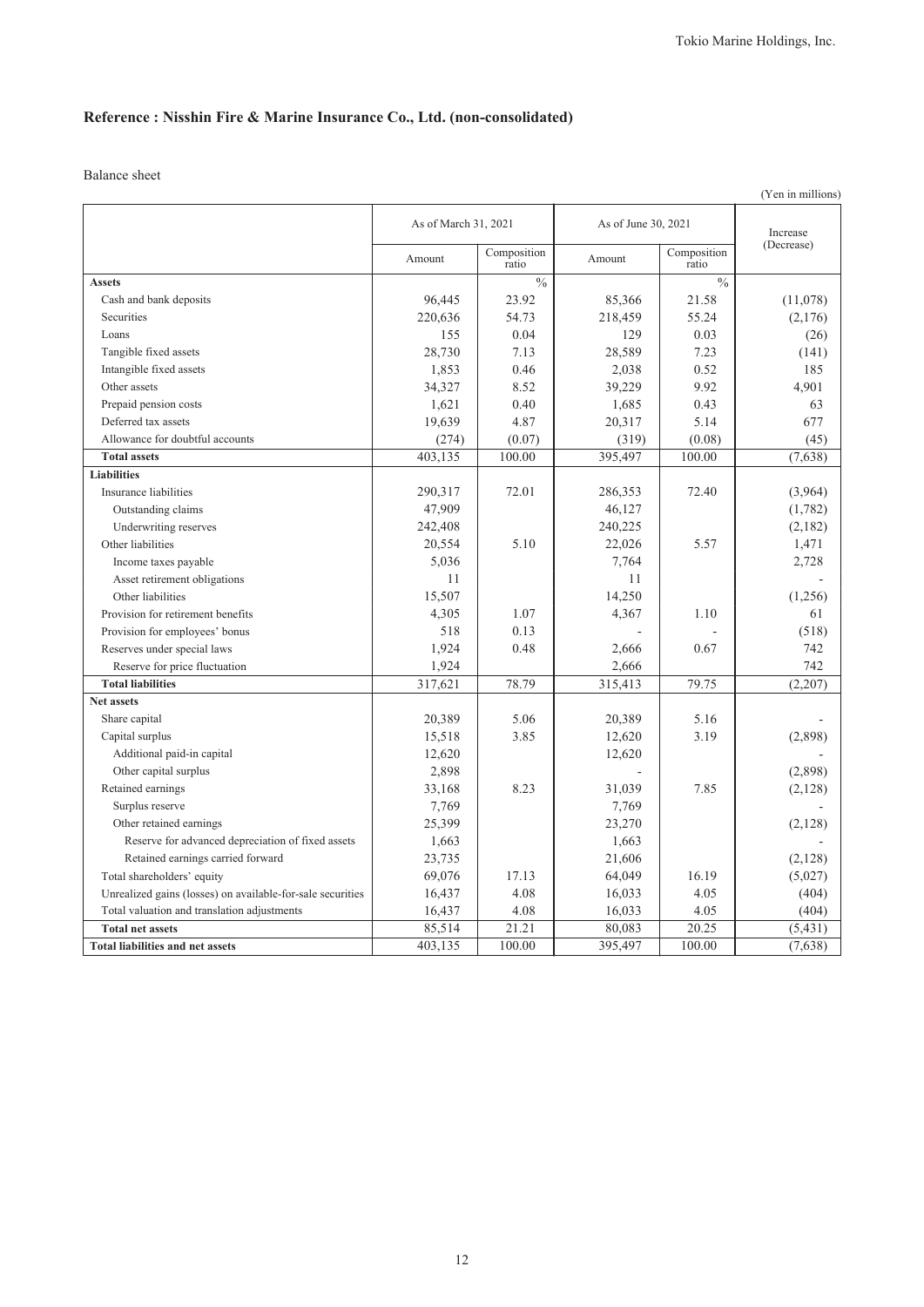## **Reference : Nisshin Fire & Marine Insurance Co., Ltd. (non-consolidated)**

Statement of income

|                                                   |                                                                            |                                                                            | (Yen in millions)      |
|---------------------------------------------------|----------------------------------------------------------------------------|----------------------------------------------------------------------------|------------------------|
|                                                   | Three months ended<br>June 30, 2020<br>(April 1, 2020 to<br>June 30, 2020) | Three months ended<br>June 30, 2021<br>(April 1, 2021 to<br>June 30, 2021) | Increase<br>(Decrease) |
| Ordinary income                                   | 39,300                                                                     | 44,454                                                                     | 5,153                  |
| <b>Underwriting income</b>                        | 38,350                                                                     | 42,201                                                                     | 3,851                  |
| Net premiums written                              | 37,097                                                                     | 37,510                                                                     | 412                    |
| Deposit premiums from policyholders               | 368                                                                        | 323                                                                        | (45)                   |
| Investment income on deposit premiums             | 403                                                                        | 359                                                                        | (43)                   |
| Reversal of outstanding claims                    | 479                                                                        | 1,782                                                                      | 1,302                  |
| Reversal of underwriting reserves                 |                                                                            | 2,182                                                                      | 2,182                  |
| <b>Investment</b> income                          | 923                                                                        | 2,219                                                                      | 1,295                  |
| Interest and dividends                            | 797                                                                        | 750                                                                        | (47)                   |
| Gains on sales of securities                      | 529                                                                        | 1,828                                                                      | 1,298                  |
| Transfer of investment income on deposit premiums | (403)                                                                      | (359)                                                                      | 43                     |
| Other ordinary income                             | 26                                                                         | 32                                                                         | 6                      |
| <b>Ordinary</b> expenses                          | 34,577                                                                     | 35,472                                                                     | 894                    |
| <b>Underwriting expenses</b>                      | 28,638                                                                     | 29,891                                                                     | 1,253                  |
| Net claims paid                                   | 17,176                                                                     | 19,469                                                                     | 2,292                  |
| Loss adjustment expenses                          | 2,432                                                                      | 2,548                                                                      | 115                    |
| Agency commissions and brokerage                  | 6,804                                                                      | 6,846                                                                      | 41                     |
| Maturity refunds to policyholders                 | 858                                                                        | 958                                                                        | 99                     |
| Provision for underwriting reserves               | 1,285                                                                      |                                                                            | (1,285)                |
| <b>Investment expenses</b>                        | 213                                                                        | 106                                                                        | (106)                  |
| Losses on sales of securities                     | $\theta$                                                                   | $\mathbf{0}$                                                               | (0)                    |
| Impairment losses on securities                   | 13                                                                         | 65                                                                         | 52                     |
| Losses on derivatives                             | 178                                                                        | 33                                                                         | (144)                  |
| Operating and general administrative expenses     | 5,668                                                                      | 5,385                                                                      | (283)                  |
| Other ordinary expenses                           | 57                                                                         | 88                                                                         | 31                     |
| Ordinary profit (loss)                            | 4,722                                                                      | 8,982                                                                      | 4,259                  |
| <b>Extraordinary gains</b>                        | $\overline{0}$                                                             | 1                                                                          | 1                      |
| Gains on disposal of fixed assets                 | $\overline{0}$                                                             | 1                                                                          | 1                      |
| <b>Extraordinary losses</b>                       | 55                                                                         | 742                                                                        | 687                    |
| Losses on disposal of fixed assets                | 2                                                                          | $\mathbf{0}$                                                               | (2)                    |
| Provision for reserves under special laws         | 52                                                                         | 742                                                                        | 689                    |
| Provision for reserve for price fluctuation       | 52                                                                         | 742                                                                        | 689                    |
| Income (loss) before income taxes                 | 4,667                                                                      | 8,241                                                                      | 3,573                  |
| Income taxes - current                            | 2,203                                                                      | 2,590                                                                      | 386                    |
| Income taxes - deferred                           | (856)                                                                      | (421)                                                                      | 434                    |
| <b>Total income taxes</b>                         | 1,347                                                                      | 2,168                                                                      | 821                    |
| Net income (loss)                                 | 3,320                                                                      | 6,072                                                                      | 2,751                  |
|                                                   |                                                                            |                                                                            |                        |
| Underwriting profit (loss)                        | 4,620                                                                      | 7,354                                                                      | 2,734                  |
| Loss ratio (private sector, E/I basis)            | 49.6 %                                                                     | 52.9 %                                                                     | 3.3 %                  |
| Expense ratio (private sector)                    | 34.4                                                                       | 32.6                                                                       | (1.8)                  |
| Combined ratio (private sector)                   | 84.1                                                                       | 85.5                                                                       | 1.4                    |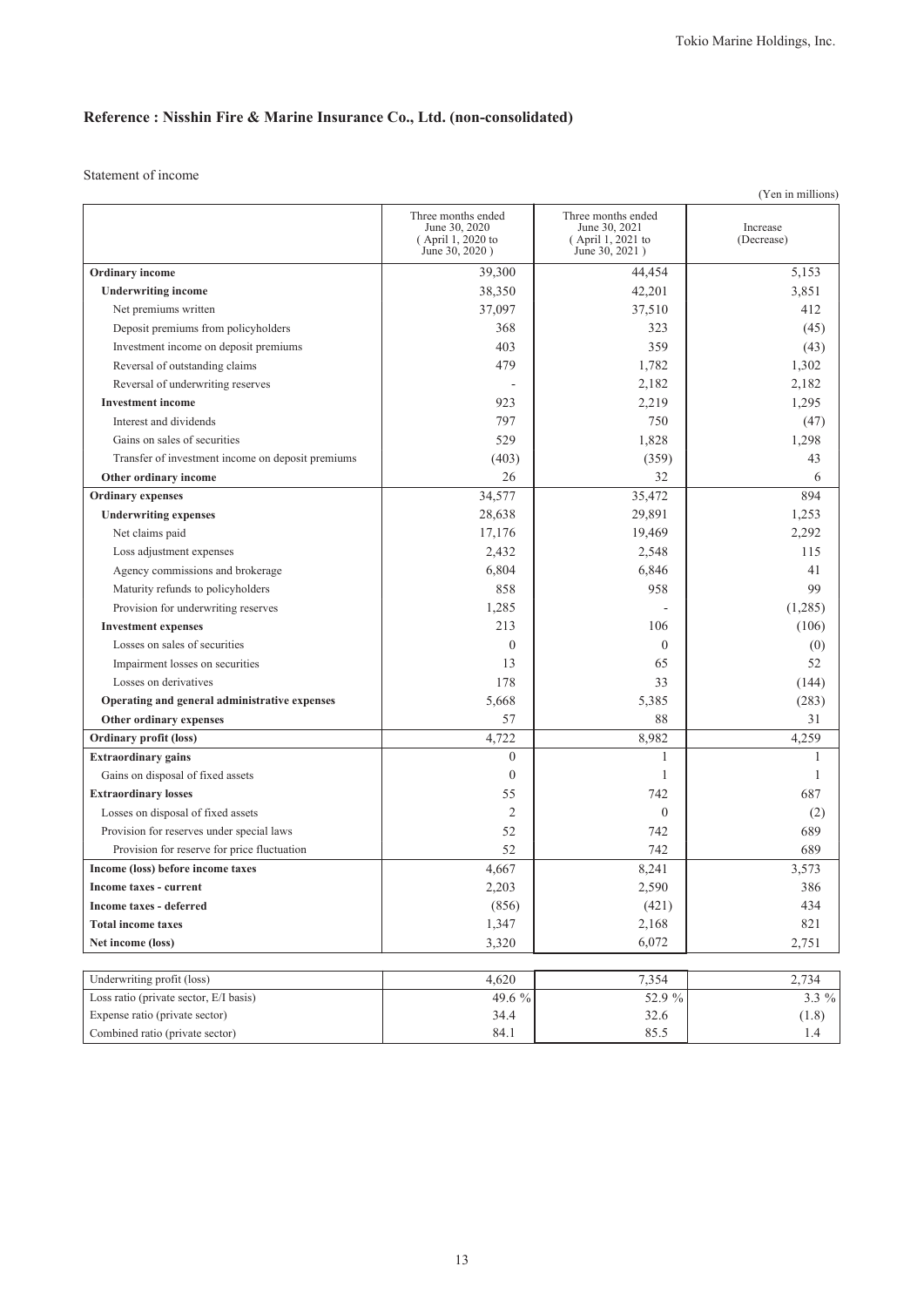### **Reference : Nisshin Fire & Marine Insurance Co., Ltd. (non-consolidated)**

### Underwriting

Direct premiums written excluding deposit premiums from policyholders

|                                     |                                                                      |               |               |                                                                      |                   | (Yen in millions) |
|-------------------------------------|----------------------------------------------------------------------|---------------|---------------|----------------------------------------------------------------------|-------------------|-------------------|
|                                     | Three months ended June 30, 2020<br>(April 1, 2020 to June 30, 2020) |               |               | Three months ended June 30, 2021<br>(April 1, 2021 to June 30, 2021) |                   |                   |
|                                     | Composition ratio<br>Rate of change<br>Amount                        |               |               | Amount                                                               | Composition ratio | Rate of change    |
|                                     |                                                                      | $\frac{0}{0}$ | $\frac{0}{0}$ |                                                                      | $\frac{0}{0}$     | $\frac{0}{0}$     |
| Fire and allied lines               | 6,861                                                                | 17.3          | (9.3)         | 7,417                                                                | 18.2              | 8.1               |
| Hull and cargo                      |                                                                      |               | -             |                                                                      | -                 |                   |
| Personal accident                   | 1,868                                                                | 4.7           | (13.0)        | 1,823                                                                | 4.5               | (2.4)             |
| Voluntary automobile                | 22,727                                                               | 57.3          | 2.3           | 23,035                                                               | 56.7              | 1.4               |
| Compulsory automobile liability     | 3,665                                                                | 9.2           | (23.2)        | 3,424                                                                | 8.4               | (6.6)             |
| Others                              | 4,568                                                                | 11.5          | 6.0           | 4,952                                                                | 12.2              | 8.4               |
| Total                               | 39,691                                                               | 100.0         | (3.2)         | 40,653                                                               | 100.0             | 2.4               |
| Deposit premiums from policyholders | 368                                                                  |               | (5.5)         | 323                                                                  | ٠                 | (12.3)            |

#### Net premiums written

|                                 |                                                                      |               |               |                                                                      |                   | (Yen in millions) |
|---------------------------------|----------------------------------------------------------------------|---------------|---------------|----------------------------------------------------------------------|-------------------|-------------------|
|                                 | Three months ended June 30, 2020<br>(April 1, 2020 to June 30, 2020) |               |               | Three months ended June 30, 2021<br>(April 1, 2021 to June 30, 2021) |                   |                   |
|                                 | Composition ratio<br>Rate of change<br>Amount                        |               |               | Amount                                                               | Composition ratio | Rate of change    |
|                                 |                                                                      | $\frac{0}{0}$ | $\frac{0}{0}$ |                                                                      | $\frac{0}{0}$     | $\frac{0}{0}$     |
| Fire and allied lines           | 4,374                                                                | 11.8          | (15.5)        | 4,695                                                                | 12.5              | 7.3               |
| Hull and cargo                  |                                                                      |               | (100.0)       |                                                                      |                   |                   |
| Personal accident               | 1,854                                                                | 5.0           | (13.1)        | 1,809                                                                | 4.8               | (2.4)             |
| Voluntary automobile            | 22,651                                                               | 61.1          | 2.2           | 22,954                                                               | 61.2              | 1.3               |
| Compulsory automobile liability | 3,776                                                                | 10.2          | (8.7)         | 3,247                                                                | 8.7               | (14.0)            |
| Others                          | 4.440                                                                | 12.0          | 5.4           | 4,803                                                                | 12.8              | 8.2               |
| Total                           | 37,097                                                               | 100.0         | (1.9)         | 37,510                                                               | 100.0             | 1.1               |

#### Net claims paid

|                                 |                                                                     |               |               |                                                                      |                | (Yen in millions) |
|---------------------------------|---------------------------------------------------------------------|---------------|---------------|----------------------------------------------------------------------|----------------|-------------------|
|                                 | Three months ended June 30, 2020<br>April 1, 2020 to June 30, 2020) |               |               | Three months ended June 30, 2021<br>(April 1, 2021 to June 30, 2021) |                |                   |
|                                 | Rate of change<br>Loss ratio<br>Amount                              |               |               | Amount                                                               | Rate of change | Loss ratio        |
|                                 |                                                                     | $\frac{0}{0}$ | $\frac{0}{0}$ |                                                                      | $\frac{0}{0}$  | $\frac{0}{0}$     |
| Fire and allied lines           | 2,666                                                               | 4.5           | 64.7          | 4,868                                                                | 82.6           | 107.4             |
| Hull and cargo                  | $\left($                                                            | (12.9)        | -             | $\theta$                                                             | (98.4)         |                   |
| Personal accident               | 717                                                                 | (5.1)         | 44.1          | 607                                                                  | (15.4)         | 39.5              |
| Voluntary automobile            | 9,104                                                               | (6.9)         | 48.1          | 9,677                                                                | 6.3            | 50.0              |
| Compulsory automobile liability | 2,798                                                               | (8.8)         | 79.4          | 2,368                                                                | (15.4)         | 79.5              |
| Others                          | 1,889                                                               | 11.2          | 46.5          | 1,947                                                                | 3.1            | 45.6              |
| Total                           | 17,176                                                              | (3.8)         | 52.9          | 19,469                                                               | 13.3           | 58.7              |

(Note) Loss ratio is calculated on W/P basis.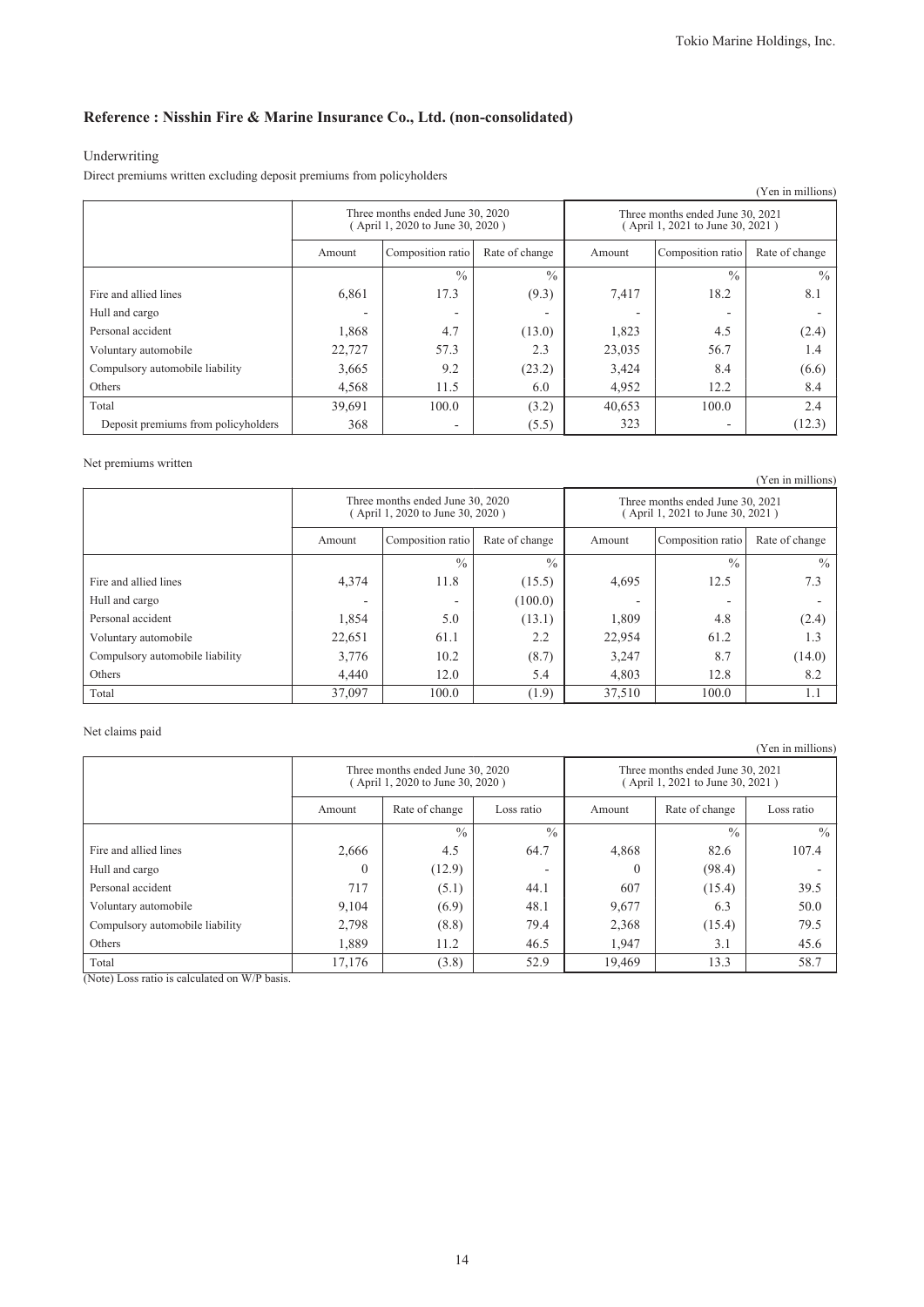## **Reference : E.design Insurance Co., Ltd. (non-consolidated)**

|                                         |                      |                      |                     |                      | (Yen in millions) |
|-----------------------------------------|----------------------|----------------------|---------------------|----------------------|-------------------|
|                                         | As of March 31, 2021 |                      | As of June 30, 2021 |                      | Increase          |
|                                         | Amount               | Composition<br>ratio | Amount              | Composition<br>ratio | (Decrease)        |
| <b>Assets</b>                           |                      | $\frac{0}{0}$        |                     | $\frac{0}{0}$        |                   |
| Cash and bank deposits                  | 41,961               | 73.31                | 41,174              | 71.97                | (786)             |
| Tangible fixed assets                   | 237                  | 0.42                 | 229                 | 0.40                 | (8)               |
| Intangible fixed assets                 | 10,288               | 17.97                | 10,054              | 17.57                | (234)             |
| Other assets                            | 4,754                | 8.31                 | 5,750               | 10.05                | 995               |
| Allowance for doubtful accounts         | (0)                  | (0.00)               | (0)                 | (0.00)               | (0)               |
| <b>Total assets</b>                     | 57,242               | 100.00               | 57,208              | 100.00               | (34)              |
| <b>Liabilities</b>                      |                      |                      |                     |                      |                   |
| Insurance liabilities                   | 38,938               | 68.02                | 39,844              | 69.65                | 906               |
| Outstanding claims                      | 18,103               |                      | 18,097              |                      | (6)               |
| Underwriting reserves                   | 20,834               |                      | 21,746              |                      | 912               |
| Other liabilities                       | 6,363                | 11.12                | 4,943               | 8.64                 | (1,420)           |
| Income taxes payable                    | 585                  |                      | 45                  |                      | (540)             |
| Lease obligations                       | 65                   |                      | 62                  |                      | (3)               |
| Asset retirement obligations            | 74                   |                      | 76                  |                      | 1                 |
| Other liabilities                       | 5,637                |                      | 4,759               |                      | (877)             |
| Provision for retirement benefits       | 333                  | 0.58                 | 347                 | 0.61                 | 14                |
| Provision for employees' bonus          | 170                  | 0.30                 | 66                  | 0.12                 | (103)             |
| Deferred tax liabilities                | $\overline{2}$       | 0.00                 | $\overline{2}$      | 0.00                 |                   |
| <b>Total liabilities</b>                | 45,807               | 80.02                | 45,203              | 79.02                | (603)             |
| <b>Net assets</b>                       |                      |                      |                     |                      |                   |
| Share capital                           | 29,303               | 51.19                | 29,303              | 51.22                |                   |
| Capital surplus                         | 29,303               | 51.19                | 29,303              | 51.22                |                   |
| Additional paid-in capital              | 29,303               |                      | 29,303              |                      |                   |
| Retained earnings                       | (47, 172)            | (82.41)              | (46, 602)           | (81.46)              | 569               |
| Other retained earnings                 | (47, 172)            |                      | (46,602)            |                      | 569               |
| Retained earnings carried forward       | (47, 172)            |                      | (46,602)            |                      | 569               |
| Total shareholders' equity              | 11,434               | 19.98                | 12,004              | 20.98                | 569               |
| <b>Total net assets</b>                 | 11,434               | 19.98                | 12,004              | 20.98                | 569               |
| <b>Total liabilities and net assets</b> | 57,242               | 100.00               | 57,208              | 100.00               | (34)              |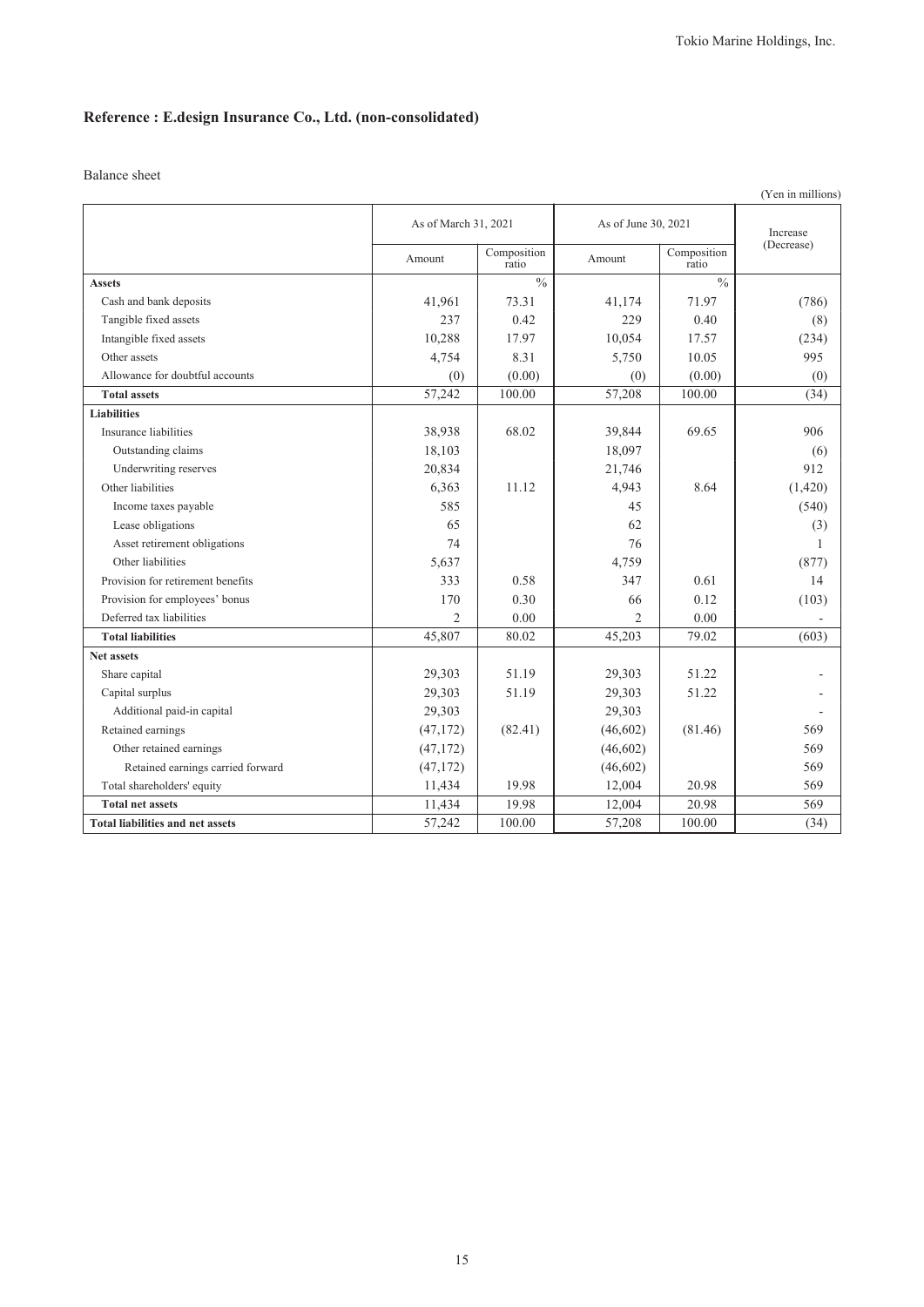## **Reference : E.design Insurance Co., Ltd. (non-consolidated)**

Statement of income

|                                                   |                                                                            |                                                                            | (Yen in millions)             |
|---------------------------------------------------|----------------------------------------------------------------------------|----------------------------------------------------------------------------|-------------------------------|
|                                                   | Three months ended<br>June 30, 2020<br>(April 1, 2020 to<br>June 30, 2020) | Three months ended<br>June 30, 2021<br>(April 1, 2021 to<br>June 30, 2021) | <b>Increase</b><br>(Decrease) |
| Ordinary income                                   | 9,488                                                                      | 8,912                                                                      | (575)                         |
| <b>Underwriting income</b>                        | 9,490                                                                      | 8,906                                                                      | (583)                         |
| Net premiums written                              | 8,635                                                                      | 8,895                                                                      | 260                           |
| Investment income on deposit premiums             | 5                                                                          | 5                                                                          | (0)                           |
| Reversal of outstanding claims                    | 850                                                                        | 6                                                                          | (843)                         |
| <b>Investment income</b>                          | (4)                                                                        | (4)                                                                        | (0)                           |
| Interest and dividends                            | $\theta$                                                                   | $\Omega$                                                                   | (0)                           |
| Transfer of investment income on deposit premiums | (5)                                                                        | (5)                                                                        | $\theta$                      |
| Other ordinary income                             | $\overline{2}$                                                             | 10                                                                         | 7                             |
| <b>Ordinary</b> expenses                          | 7,291                                                                      | 8,298                                                                      | 1,006                         |
| <b>Underwriting expenses</b>                      | 5,204                                                                      | 5,637                                                                      | 432                           |
| Net claims paid                                   | 3,592                                                                      | 3,789                                                                      | 197                           |
| Loss adjustment expenses                          | 513                                                                        | 830                                                                        | 316                           |
| Agency commissions and brokerage                  | 90                                                                         | 105                                                                        | 14                            |
| Provision for underwriting reserves               | 1,008                                                                      | 912                                                                        | (95)                          |
| Operating and general administrative expenses     | 2,085                                                                      | 2,659                                                                      | 573                           |
| Other ordinary expenses                           | $\mathbf{0}$                                                               | 1                                                                          | $\theta$                      |
| Interest expenses                                 | $\theta$                                                                   | $\theta$                                                                   | (0)                           |
| <b>Ordinary profit (loss)</b>                     | 2,196                                                                      | 614                                                                        | (1, 582)                      |
| Income (loss) before income taxes                 | 2,196                                                                      | 614                                                                        | (1, 582)                      |
| Income taxes - current                            | 289                                                                        | 44                                                                         | (244)                         |
| <b>Income taxes - deferred</b>                    | (0)                                                                        |                                                                            | $\theta$                      |
| <b>Total income taxes</b>                         | 289                                                                        | 44                                                                         | (244)                         |
| Net income (loss)                                 | 1,907                                                                      | 569                                                                        | (1, 337)                      |
|                                                   |                                                                            |                                                                            |                               |
| Underwriting profit (loss)                        | 2,199                                                                      | 609                                                                        | (1, 589)                      |
| Loss ratio (private sector, E/I basis)            | 40.6 %                                                                     | 55.4 %                                                                     | 14.7 %                        |
| Expense ratio (private sector)                    | 25.5                                                                       | 31.4                                                                       | 5.9                           |

Combined ratio (private sector)  $66.1$   $86.7$   $20.6$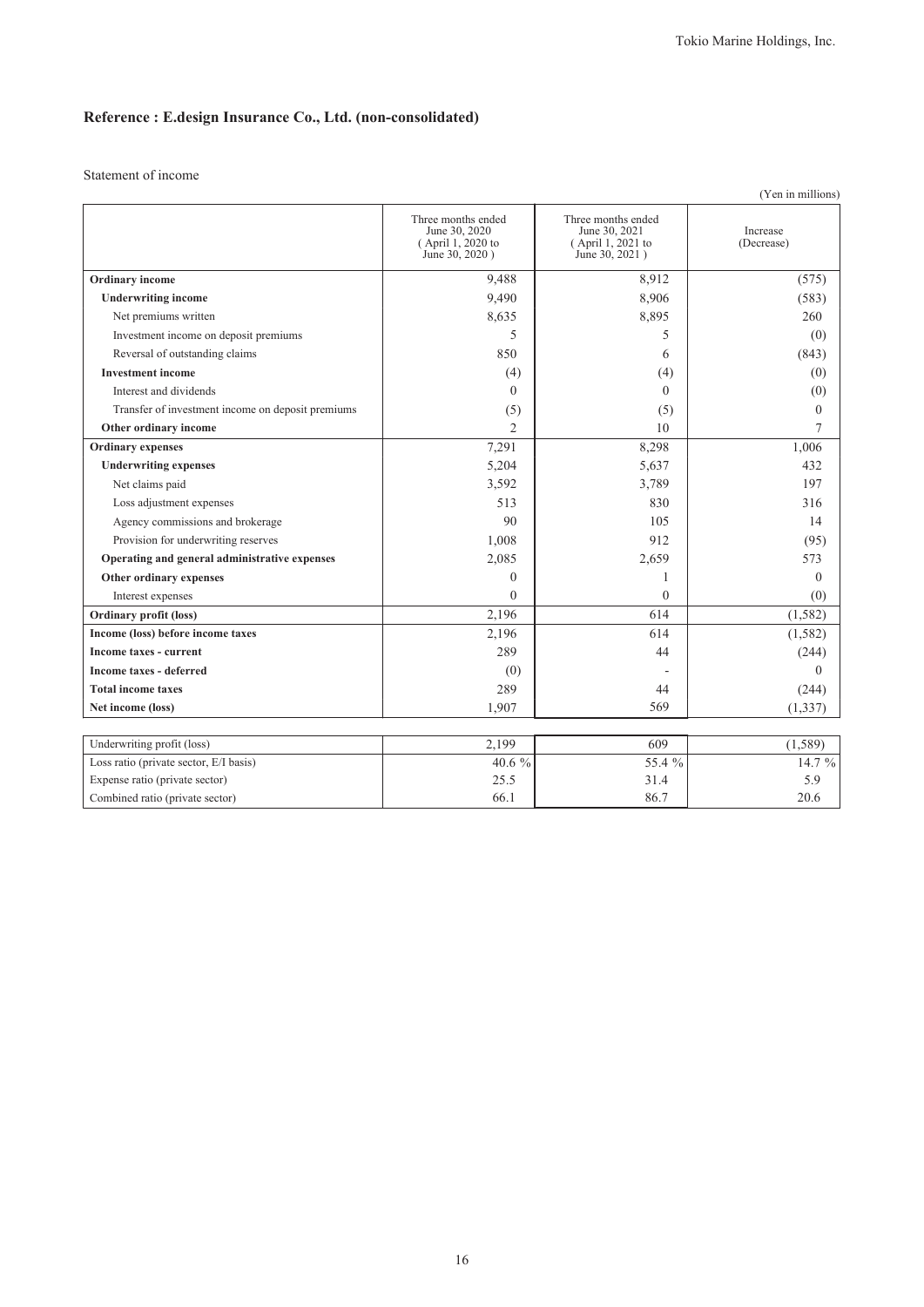## **Reference : Tokio Marine & Nichido Life Insurance Co., Ltd. (non-consolidated)**

| As of March 31, 2021<br>As of June 30, 2021<br>Increase<br>(Decrease)<br>Composition<br>Composition<br>Amount<br>Amount<br>ratio<br>ratio<br>$\frac{0}{0}$<br>$\frac{0}{0}$<br><b>Assets</b><br>63,670<br>0.67<br>69,810<br>0.74<br>6,139<br>Cash and bank deposits<br>Securities<br>9,209,345<br>97.02<br>9,191,343<br>97.06<br>(18,001)<br>8,040,882<br>8,019,519<br>Domestic government bonds<br>(21, 362)<br>Domestic municipal bonds<br>44,051<br>29,775<br>(14,275)<br>486,161<br>489,023<br>Domestic corporate bonds<br>2,862<br>Domestic equity securities<br>215<br>202<br>(12)<br>491,873<br>500,226<br>8,352<br>Foreign securities<br>Others<br>152,595<br>6,434<br>146,161<br>95,012<br>0.99<br>1.00<br>93,534<br>(1, 477)<br>Loans<br>95,012<br>93,534<br>Policy loans<br>(1, 477)<br>Tangible fixed assets<br>1,023<br>0.01<br>1,028<br>0.01<br>5<br>Intangible fixed assets<br>4,924<br>0.05<br>5,932<br>0.06<br>1,007<br>304<br>0.00<br>285<br>0.00<br>Agency accounts receivable<br>(19)<br>Reinsurance accounts receivable<br>1,250<br>0.01<br>1,384<br>0.01<br>134<br>116,975<br>1.23<br>106,865<br>1.13<br>(10, 109)<br>Other assets<br>(694)<br>(0.01)<br>Allowance for doubtful accounts<br>(0.01)<br>(610)<br>84<br>9,491,812<br>9,469,575<br>(22, 236)<br>100.00<br>100.00<br><b>Total assets</b><br><b>Liabilities</b><br>77.76<br>78.82<br>Insurance liabilities<br>7,380,511<br>7,463,479<br>82,967<br>64,135<br>Outstanding claims<br>67,677<br>3,541<br>7,248,380<br>Underwriting reserves<br>7,330,711<br>82,331<br>Reserve for dividends to policyholders<br>67,996<br>65,090<br>(2,905)<br>6,282<br>0.07<br>5,103<br>(1, 179)<br>Agency accounts payable<br>0.05<br>1,980<br>Reinsurance accounts payable<br>0.02<br>1,822<br>0.02<br>(158)<br>1,669,995<br>1,592,025<br>16.81<br>(77, 970)<br>Other liabilities<br>17.59<br>1,509,051<br>1,443,627<br>Payables under securities lending transactions<br>(65, 424)<br>Income taxes payable<br>6,865<br>2,214<br>(4,650)<br>Lease obligations<br>152<br>154<br>2<br>Other liabilities<br>153,926<br>146,028<br>(7, 897)<br>Provision for retirement benefits<br>8,402<br>0.09<br>0.09<br>207<br>8,609<br>17,069<br>0.18<br>17,368<br>0.18<br>299<br>Reserves under special laws<br>17,069<br>17,368<br>299<br>Reserve for price fluctuation<br>19,251<br>22,887<br>0.24<br>Deferred tax liabilities<br>0.20<br>3,635<br>95.91<br>9,103,494<br>9,111,297<br>96.22<br>7,802<br><b>Total liabilities</b><br>Net assets<br>Share capital<br>55,000<br>0.58<br>55,000<br>0.58<br>0.44<br>0.44<br>Capital surplus<br>41,860<br>41,860<br>Additional paid-in capital<br>41,860<br>41,860<br>Retained earnings<br>108,204<br>1.14<br>71,918<br>0.76<br>(36, 285)<br>Surplus reserve<br>13,140<br>13,140<br>Other retained earnings<br>95,064<br>58,778<br>(36, 285)<br>Retained earnings carried forward<br>95,064<br>58,778<br>(36, 285)<br>Total shareholders' equity<br>205,064<br>2.16<br>168,778<br>1.78<br>(36, 285)<br>Unrealized gains (losses) on available-for-sale securities<br>1.87<br>177,454<br>182,328<br>1.93<br>4,873<br>Deferred gains (losses) on hedge transactions<br>5,798<br>0.06<br>7,171<br>0.08<br>1,372<br>Total valuation and translation adjustments<br>1.93<br>2.00<br>183,253<br>189,499<br>6,246<br>4.09<br>388,317<br>358,278<br>3.78<br>(30,039)<br><b>Total net assets</b><br>9,491,812<br>(22, 236)<br>100.00<br>9,469,575<br>100.00<br>Total liabilities and net assets |  |  |  |  | (Yen in millions) |
|--------------------------------------------------------------------------------------------------------------------------------------------------------------------------------------------------------------------------------------------------------------------------------------------------------------------------------------------------------------------------------------------------------------------------------------------------------------------------------------------------------------------------------------------------------------------------------------------------------------------------------------------------------------------------------------------------------------------------------------------------------------------------------------------------------------------------------------------------------------------------------------------------------------------------------------------------------------------------------------------------------------------------------------------------------------------------------------------------------------------------------------------------------------------------------------------------------------------------------------------------------------------------------------------------------------------------------------------------------------------------------------------------------------------------------------------------------------------------------------------------------------------------------------------------------------------------------------------------------------------------------------------------------------------------------------------------------------------------------------------------------------------------------------------------------------------------------------------------------------------------------------------------------------------------------------------------------------------------------------------------------------------------------------------------------------------------------------------------------------------------------------------------------------------------------------------------------------------------------------------------------------------------------------------------------------------------------------------------------------------------------------------------------------------------------------------------------------------------------------------------------------------------------------------------------------------------------------------------------------------------------------------------------------------------------------------------------------------------------------------------------------------------------------------------------------------------------------------------------------------------------------------------------------------------------------------------------------------------------------------------------------------------------------------------------------------------------------------------------------------------------------------------------------------------------------------------------------------------------------------------------------------------------------------------------------------------------------------------------------------------------------------------------------------------------------------------------------------------------------|--|--|--|--|-------------------|
|                                                                                                                                                                                                                                                                                                                                                                                                                                                                                                                                                                                                                                                                                                                                                                                                                                                                                                                                                                                                                                                                                                                                                                                                                                                                                                                                                                                                                                                                                                                                                                                                                                                                                                                                                                                                                                                                                                                                                                                                                                                                                                                                                                                                                                                                                                                                                                                                                                                                                                                                                                                                                                                                                                                                                                                                                                                                                                                                                                                                                                                                                                                                                                                                                                                                                                                                                                                                                                                                                      |  |  |  |  |                   |
|                                                                                                                                                                                                                                                                                                                                                                                                                                                                                                                                                                                                                                                                                                                                                                                                                                                                                                                                                                                                                                                                                                                                                                                                                                                                                                                                                                                                                                                                                                                                                                                                                                                                                                                                                                                                                                                                                                                                                                                                                                                                                                                                                                                                                                                                                                                                                                                                                                                                                                                                                                                                                                                                                                                                                                                                                                                                                                                                                                                                                                                                                                                                                                                                                                                                                                                                                                                                                                                                                      |  |  |  |  |                   |
|                                                                                                                                                                                                                                                                                                                                                                                                                                                                                                                                                                                                                                                                                                                                                                                                                                                                                                                                                                                                                                                                                                                                                                                                                                                                                                                                                                                                                                                                                                                                                                                                                                                                                                                                                                                                                                                                                                                                                                                                                                                                                                                                                                                                                                                                                                                                                                                                                                                                                                                                                                                                                                                                                                                                                                                                                                                                                                                                                                                                                                                                                                                                                                                                                                                                                                                                                                                                                                                                                      |  |  |  |  |                   |
|                                                                                                                                                                                                                                                                                                                                                                                                                                                                                                                                                                                                                                                                                                                                                                                                                                                                                                                                                                                                                                                                                                                                                                                                                                                                                                                                                                                                                                                                                                                                                                                                                                                                                                                                                                                                                                                                                                                                                                                                                                                                                                                                                                                                                                                                                                                                                                                                                                                                                                                                                                                                                                                                                                                                                                                                                                                                                                                                                                                                                                                                                                                                                                                                                                                                                                                                                                                                                                                                                      |  |  |  |  |                   |
|                                                                                                                                                                                                                                                                                                                                                                                                                                                                                                                                                                                                                                                                                                                                                                                                                                                                                                                                                                                                                                                                                                                                                                                                                                                                                                                                                                                                                                                                                                                                                                                                                                                                                                                                                                                                                                                                                                                                                                                                                                                                                                                                                                                                                                                                                                                                                                                                                                                                                                                                                                                                                                                                                                                                                                                                                                                                                                                                                                                                                                                                                                                                                                                                                                                                                                                                                                                                                                                                                      |  |  |  |  |                   |
|                                                                                                                                                                                                                                                                                                                                                                                                                                                                                                                                                                                                                                                                                                                                                                                                                                                                                                                                                                                                                                                                                                                                                                                                                                                                                                                                                                                                                                                                                                                                                                                                                                                                                                                                                                                                                                                                                                                                                                                                                                                                                                                                                                                                                                                                                                                                                                                                                                                                                                                                                                                                                                                                                                                                                                                                                                                                                                                                                                                                                                                                                                                                                                                                                                                                                                                                                                                                                                                                                      |  |  |  |  |                   |
|                                                                                                                                                                                                                                                                                                                                                                                                                                                                                                                                                                                                                                                                                                                                                                                                                                                                                                                                                                                                                                                                                                                                                                                                                                                                                                                                                                                                                                                                                                                                                                                                                                                                                                                                                                                                                                                                                                                                                                                                                                                                                                                                                                                                                                                                                                                                                                                                                                                                                                                                                                                                                                                                                                                                                                                                                                                                                                                                                                                                                                                                                                                                                                                                                                                                                                                                                                                                                                                                                      |  |  |  |  |                   |
|                                                                                                                                                                                                                                                                                                                                                                                                                                                                                                                                                                                                                                                                                                                                                                                                                                                                                                                                                                                                                                                                                                                                                                                                                                                                                                                                                                                                                                                                                                                                                                                                                                                                                                                                                                                                                                                                                                                                                                                                                                                                                                                                                                                                                                                                                                                                                                                                                                                                                                                                                                                                                                                                                                                                                                                                                                                                                                                                                                                                                                                                                                                                                                                                                                                                                                                                                                                                                                                                                      |  |  |  |  |                   |
|                                                                                                                                                                                                                                                                                                                                                                                                                                                                                                                                                                                                                                                                                                                                                                                                                                                                                                                                                                                                                                                                                                                                                                                                                                                                                                                                                                                                                                                                                                                                                                                                                                                                                                                                                                                                                                                                                                                                                                                                                                                                                                                                                                                                                                                                                                                                                                                                                                                                                                                                                                                                                                                                                                                                                                                                                                                                                                                                                                                                                                                                                                                                                                                                                                                                                                                                                                                                                                                                                      |  |  |  |  |                   |
|                                                                                                                                                                                                                                                                                                                                                                                                                                                                                                                                                                                                                                                                                                                                                                                                                                                                                                                                                                                                                                                                                                                                                                                                                                                                                                                                                                                                                                                                                                                                                                                                                                                                                                                                                                                                                                                                                                                                                                                                                                                                                                                                                                                                                                                                                                                                                                                                                                                                                                                                                                                                                                                                                                                                                                                                                                                                                                                                                                                                                                                                                                                                                                                                                                                                                                                                                                                                                                                                                      |  |  |  |  |                   |
|                                                                                                                                                                                                                                                                                                                                                                                                                                                                                                                                                                                                                                                                                                                                                                                                                                                                                                                                                                                                                                                                                                                                                                                                                                                                                                                                                                                                                                                                                                                                                                                                                                                                                                                                                                                                                                                                                                                                                                                                                                                                                                                                                                                                                                                                                                                                                                                                                                                                                                                                                                                                                                                                                                                                                                                                                                                                                                                                                                                                                                                                                                                                                                                                                                                                                                                                                                                                                                                                                      |  |  |  |  |                   |
|                                                                                                                                                                                                                                                                                                                                                                                                                                                                                                                                                                                                                                                                                                                                                                                                                                                                                                                                                                                                                                                                                                                                                                                                                                                                                                                                                                                                                                                                                                                                                                                                                                                                                                                                                                                                                                                                                                                                                                                                                                                                                                                                                                                                                                                                                                                                                                                                                                                                                                                                                                                                                                                                                                                                                                                                                                                                                                                                                                                                                                                                                                                                                                                                                                                                                                                                                                                                                                                                                      |  |  |  |  |                   |
|                                                                                                                                                                                                                                                                                                                                                                                                                                                                                                                                                                                                                                                                                                                                                                                                                                                                                                                                                                                                                                                                                                                                                                                                                                                                                                                                                                                                                                                                                                                                                                                                                                                                                                                                                                                                                                                                                                                                                                                                                                                                                                                                                                                                                                                                                                                                                                                                                                                                                                                                                                                                                                                                                                                                                                                                                                                                                                                                                                                                                                                                                                                                                                                                                                                                                                                                                                                                                                                                                      |  |  |  |  |                   |
|                                                                                                                                                                                                                                                                                                                                                                                                                                                                                                                                                                                                                                                                                                                                                                                                                                                                                                                                                                                                                                                                                                                                                                                                                                                                                                                                                                                                                                                                                                                                                                                                                                                                                                                                                                                                                                                                                                                                                                                                                                                                                                                                                                                                                                                                                                                                                                                                                                                                                                                                                                                                                                                                                                                                                                                                                                                                                                                                                                                                                                                                                                                                                                                                                                                                                                                                                                                                                                                                                      |  |  |  |  |                   |
|                                                                                                                                                                                                                                                                                                                                                                                                                                                                                                                                                                                                                                                                                                                                                                                                                                                                                                                                                                                                                                                                                                                                                                                                                                                                                                                                                                                                                                                                                                                                                                                                                                                                                                                                                                                                                                                                                                                                                                                                                                                                                                                                                                                                                                                                                                                                                                                                                                                                                                                                                                                                                                                                                                                                                                                                                                                                                                                                                                                                                                                                                                                                                                                                                                                                                                                                                                                                                                                                                      |  |  |  |  |                   |
|                                                                                                                                                                                                                                                                                                                                                                                                                                                                                                                                                                                                                                                                                                                                                                                                                                                                                                                                                                                                                                                                                                                                                                                                                                                                                                                                                                                                                                                                                                                                                                                                                                                                                                                                                                                                                                                                                                                                                                                                                                                                                                                                                                                                                                                                                                                                                                                                                                                                                                                                                                                                                                                                                                                                                                                                                                                                                                                                                                                                                                                                                                                                                                                                                                                                                                                                                                                                                                                                                      |  |  |  |  |                   |
|                                                                                                                                                                                                                                                                                                                                                                                                                                                                                                                                                                                                                                                                                                                                                                                                                                                                                                                                                                                                                                                                                                                                                                                                                                                                                                                                                                                                                                                                                                                                                                                                                                                                                                                                                                                                                                                                                                                                                                                                                                                                                                                                                                                                                                                                                                                                                                                                                                                                                                                                                                                                                                                                                                                                                                                                                                                                                                                                                                                                                                                                                                                                                                                                                                                                                                                                                                                                                                                                                      |  |  |  |  |                   |
|                                                                                                                                                                                                                                                                                                                                                                                                                                                                                                                                                                                                                                                                                                                                                                                                                                                                                                                                                                                                                                                                                                                                                                                                                                                                                                                                                                                                                                                                                                                                                                                                                                                                                                                                                                                                                                                                                                                                                                                                                                                                                                                                                                                                                                                                                                                                                                                                                                                                                                                                                                                                                                                                                                                                                                                                                                                                                                                                                                                                                                                                                                                                                                                                                                                                                                                                                                                                                                                                                      |  |  |  |  |                   |
|                                                                                                                                                                                                                                                                                                                                                                                                                                                                                                                                                                                                                                                                                                                                                                                                                                                                                                                                                                                                                                                                                                                                                                                                                                                                                                                                                                                                                                                                                                                                                                                                                                                                                                                                                                                                                                                                                                                                                                                                                                                                                                                                                                                                                                                                                                                                                                                                                                                                                                                                                                                                                                                                                                                                                                                                                                                                                                                                                                                                                                                                                                                                                                                                                                                                                                                                                                                                                                                                                      |  |  |  |  |                   |
|                                                                                                                                                                                                                                                                                                                                                                                                                                                                                                                                                                                                                                                                                                                                                                                                                                                                                                                                                                                                                                                                                                                                                                                                                                                                                                                                                                                                                                                                                                                                                                                                                                                                                                                                                                                                                                                                                                                                                                                                                                                                                                                                                                                                                                                                                                                                                                                                                                                                                                                                                                                                                                                                                                                                                                                                                                                                                                                                                                                                                                                                                                                                                                                                                                                                                                                                                                                                                                                                                      |  |  |  |  |                   |
|                                                                                                                                                                                                                                                                                                                                                                                                                                                                                                                                                                                                                                                                                                                                                                                                                                                                                                                                                                                                                                                                                                                                                                                                                                                                                                                                                                                                                                                                                                                                                                                                                                                                                                                                                                                                                                                                                                                                                                                                                                                                                                                                                                                                                                                                                                                                                                                                                                                                                                                                                                                                                                                                                                                                                                                                                                                                                                                                                                                                                                                                                                                                                                                                                                                                                                                                                                                                                                                                                      |  |  |  |  |                   |
|                                                                                                                                                                                                                                                                                                                                                                                                                                                                                                                                                                                                                                                                                                                                                                                                                                                                                                                                                                                                                                                                                                                                                                                                                                                                                                                                                                                                                                                                                                                                                                                                                                                                                                                                                                                                                                                                                                                                                                                                                                                                                                                                                                                                                                                                                                                                                                                                                                                                                                                                                                                                                                                                                                                                                                                                                                                                                                                                                                                                                                                                                                                                                                                                                                                                                                                                                                                                                                                                                      |  |  |  |  |                   |
|                                                                                                                                                                                                                                                                                                                                                                                                                                                                                                                                                                                                                                                                                                                                                                                                                                                                                                                                                                                                                                                                                                                                                                                                                                                                                                                                                                                                                                                                                                                                                                                                                                                                                                                                                                                                                                                                                                                                                                                                                                                                                                                                                                                                                                                                                                                                                                                                                                                                                                                                                                                                                                                                                                                                                                                                                                                                                                                                                                                                                                                                                                                                                                                                                                                                                                                                                                                                                                                                                      |  |  |  |  |                   |
|                                                                                                                                                                                                                                                                                                                                                                                                                                                                                                                                                                                                                                                                                                                                                                                                                                                                                                                                                                                                                                                                                                                                                                                                                                                                                                                                                                                                                                                                                                                                                                                                                                                                                                                                                                                                                                                                                                                                                                                                                                                                                                                                                                                                                                                                                                                                                                                                                                                                                                                                                                                                                                                                                                                                                                                                                                                                                                                                                                                                                                                                                                                                                                                                                                                                                                                                                                                                                                                                                      |  |  |  |  |                   |
|                                                                                                                                                                                                                                                                                                                                                                                                                                                                                                                                                                                                                                                                                                                                                                                                                                                                                                                                                                                                                                                                                                                                                                                                                                                                                                                                                                                                                                                                                                                                                                                                                                                                                                                                                                                                                                                                                                                                                                                                                                                                                                                                                                                                                                                                                                                                                                                                                                                                                                                                                                                                                                                                                                                                                                                                                                                                                                                                                                                                                                                                                                                                                                                                                                                                                                                                                                                                                                                                                      |  |  |  |  |                   |
|                                                                                                                                                                                                                                                                                                                                                                                                                                                                                                                                                                                                                                                                                                                                                                                                                                                                                                                                                                                                                                                                                                                                                                                                                                                                                                                                                                                                                                                                                                                                                                                                                                                                                                                                                                                                                                                                                                                                                                                                                                                                                                                                                                                                                                                                                                                                                                                                                                                                                                                                                                                                                                                                                                                                                                                                                                                                                                                                                                                                                                                                                                                                                                                                                                                                                                                                                                                                                                                                                      |  |  |  |  |                   |
|                                                                                                                                                                                                                                                                                                                                                                                                                                                                                                                                                                                                                                                                                                                                                                                                                                                                                                                                                                                                                                                                                                                                                                                                                                                                                                                                                                                                                                                                                                                                                                                                                                                                                                                                                                                                                                                                                                                                                                                                                                                                                                                                                                                                                                                                                                                                                                                                                                                                                                                                                                                                                                                                                                                                                                                                                                                                                                                                                                                                                                                                                                                                                                                                                                                                                                                                                                                                                                                                                      |  |  |  |  |                   |
|                                                                                                                                                                                                                                                                                                                                                                                                                                                                                                                                                                                                                                                                                                                                                                                                                                                                                                                                                                                                                                                                                                                                                                                                                                                                                                                                                                                                                                                                                                                                                                                                                                                                                                                                                                                                                                                                                                                                                                                                                                                                                                                                                                                                                                                                                                                                                                                                                                                                                                                                                                                                                                                                                                                                                                                                                                                                                                                                                                                                                                                                                                                                                                                                                                                                                                                                                                                                                                                                                      |  |  |  |  |                   |
|                                                                                                                                                                                                                                                                                                                                                                                                                                                                                                                                                                                                                                                                                                                                                                                                                                                                                                                                                                                                                                                                                                                                                                                                                                                                                                                                                                                                                                                                                                                                                                                                                                                                                                                                                                                                                                                                                                                                                                                                                                                                                                                                                                                                                                                                                                                                                                                                                                                                                                                                                                                                                                                                                                                                                                                                                                                                                                                                                                                                                                                                                                                                                                                                                                                                                                                                                                                                                                                                                      |  |  |  |  |                   |
|                                                                                                                                                                                                                                                                                                                                                                                                                                                                                                                                                                                                                                                                                                                                                                                                                                                                                                                                                                                                                                                                                                                                                                                                                                                                                                                                                                                                                                                                                                                                                                                                                                                                                                                                                                                                                                                                                                                                                                                                                                                                                                                                                                                                                                                                                                                                                                                                                                                                                                                                                                                                                                                                                                                                                                                                                                                                                                                                                                                                                                                                                                                                                                                                                                                                                                                                                                                                                                                                                      |  |  |  |  |                   |
|                                                                                                                                                                                                                                                                                                                                                                                                                                                                                                                                                                                                                                                                                                                                                                                                                                                                                                                                                                                                                                                                                                                                                                                                                                                                                                                                                                                                                                                                                                                                                                                                                                                                                                                                                                                                                                                                                                                                                                                                                                                                                                                                                                                                                                                                                                                                                                                                                                                                                                                                                                                                                                                                                                                                                                                                                                                                                                                                                                                                                                                                                                                                                                                                                                                                                                                                                                                                                                                                                      |  |  |  |  |                   |
|                                                                                                                                                                                                                                                                                                                                                                                                                                                                                                                                                                                                                                                                                                                                                                                                                                                                                                                                                                                                                                                                                                                                                                                                                                                                                                                                                                                                                                                                                                                                                                                                                                                                                                                                                                                                                                                                                                                                                                                                                                                                                                                                                                                                                                                                                                                                                                                                                                                                                                                                                                                                                                                                                                                                                                                                                                                                                                                                                                                                                                                                                                                                                                                                                                                                                                                                                                                                                                                                                      |  |  |  |  |                   |
|                                                                                                                                                                                                                                                                                                                                                                                                                                                                                                                                                                                                                                                                                                                                                                                                                                                                                                                                                                                                                                                                                                                                                                                                                                                                                                                                                                                                                                                                                                                                                                                                                                                                                                                                                                                                                                                                                                                                                                                                                                                                                                                                                                                                                                                                                                                                                                                                                                                                                                                                                                                                                                                                                                                                                                                                                                                                                                                                                                                                                                                                                                                                                                                                                                                                                                                                                                                                                                                                                      |  |  |  |  |                   |
|                                                                                                                                                                                                                                                                                                                                                                                                                                                                                                                                                                                                                                                                                                                                                                                                                                                                                                                                                                                                                                                                                                                                                                                                                                                                                                                                                                                                                                                                                                                                                                                                                                                                                                                                                                                                                                                                                                                                                                                                                                                                                                                                                                                                                                                                                                                                                                                                                                                                                                                                                                                                                                                                                                                                                                                                                                                                                                                                                                                                                                                                                                                                                                                                                                                                                                                                                                                                                                                                                      |  |  |  |  |                   |
|                                                                                                                                                                                                                                                                                                                                                                                                                                                                                                                                                                                                                                                                                                                                                                                                                                                                                                                                                                                                                                                                                                                                                                                                                                                                                                                                                                                                                                                                                                                                                                                                                                                                                                                                                                                                                                                                                                                                                                                                                                                                                                                                                                                                                                                                                                                                                                                                                                                                                                                                                                                                                                                                                                                                                                                                                                                                                                                                                                                                                                                                                                                                                                                                                                                                                                                                                                                                                                                                                      |  |  |  |  |                   |
|                                                                                                                                                                                                                                                                                                                                                                                                                                                                                                                                                                                                                                                                                                                                                                                                                                                                                                                                                                                                                                                                                                                                                                                                                                                                                                                                                                                                                                                                                                                                                                                                                                                                                                                                                                                                                                                                                                                                                                                                                                                                                                                                                                                                                                                                                                                                                                                                                                                                                                                                                                                                                                                                                                                                                                                                                                                                                                                                                                                                                                                                                                                                                                                                                                                                                                                                                                                                                                                                                      |  |  |  |  |                   |
|                                                                                                                                                                                                                                                                                                                                                                                                                                                                                                                                                                                                                                                                                                                                                                                                                                                                                                                                                                                                                                                                                                                                                                                                                                                                                                                                                                                                                                                                                                                                                                                                                                                                                                                                                                                                                                                                                                                                                                                                                                                                                                                                                                                                                                                                                                                                                                                                                                                                                                                                                                                                                                                                                                                                                                                                                                                                                                                                                                                                                                                                                                                                                                                                                                                                                                                                                                                                                                                                                      |  |  |  |  |                   |
|                                                                                                                                                                                                                                                                                                                                                                                                                                                                                                                                                                                                                                                                                                                                                                                                                                                                                                                                                                                                                                                                                                                                                                                                                                                                                                                                                                                                                                                                                                                                                                                                                                                                                                                                                                                                                                                                                                                                                                                                                                                                                                                                                                                                                                                                                                                                                                                                                                                                                                                                                                                                                                                                                                                                                                                                                                                                                                                                                                                                                                                                                                                                                                                                                                                                                                                                                                                                                                                                                      |  |  |  |  |                   |
|                                                                                                                                                                                                                                                                                                                                                                                                                                                                                                                                                                                                                                                                                                                                                                                                                                                                                                                                                                                                                                                                                                                                                                                                                                                                                                                                                                                                                                                                                                                                                                                                                                                                                                                                                                                                                                                                                                                                                                                                                                                                                                                                                                                                                                                                                                                                                                                                                                                                                                                                                                                                                                                                                                                                                                                                                                                                                                                                                                                                                                                                                                                                                                                                                                                                                                                                                                                                                                                                                      |  |  |  |  |                   |
|                                                                                                                                                                                                                                                                                                                                                                                                                                                                                                                                                                                                                                                                                                                                                                                                                                                                                                                                                                                                                                                                                                                                                                                                                                                                                                                                                                                                                                                                                                                                                                                                                                                                                                                                                                                                                                                                                                                                                                                                                                                                                                                                                                                                                                                                                                                                                                                                                                                                                                                                                                                                                                                                                                                                                                                                                                                                                                                                                                                                                                                                                                                                                                                                                                                                                                                                                                                                                                                                                      |  |  |  |  |                   |
|                                                                                                                                                                                                                                                                                                                                                                                                                                                                                                                                                                                                                                                                                                                                                                                                                                                                                                                                                                                                                                                                                                                                                                                                                                                                                                                                                                                                                                                                                                                                                                                                                                                                                                                                                                                                                                                                                                                                                                                                                                                                                                                                                                                                                                                                                                                                                                                                                                                                                                                                                                                                                                                                                                                                                                                                                                                                                                                                                                                                                                                                                                                                                                                                                                                                                                                                                                                                                                                                                      |  |  |  |  |                   |
|                                                                                                                                                                                                                                                                                                                                                                                                                                                                                                                                                                                                                                                                                                                                                                                                                                                                                                                                                                                                                                                                                                                                                                                                                                                                                                                                                                                                                                                                                                                                                                                                                                                                                                                                                                                                                                                                                                                                                                                                                                                                                                                                                                                                                                                                                                                                                                                                                                                                                                                                                                                                                                                                                                                                                                                                                                                                                                                                                                                                                                                                                                                                                                                                                                                                                                                                                                                                                                                                                      |  |  |  |  |                   |
|                                                                                                                                                                                                                                                                                                                                                                                                                                                                                                                                                                                                                                                                                                                                                                                                                                                                                                                                                                                                                                                                                                                                                                                                                                                                                                                                                                                                                                                                                                                                                                                                                                                                                                                                                                                                                                                                                                                                                                                                                                                                                                                                                                                                                                                                                                                                                                                                                                                                                                                                                                                                                                                                                                                                                                                                                                                                                                                                                                                                                                                                                                                                                                                                                                                                                                                                                                                                                                                                                      |  |  |  |  |                   |
|                                                                                                                                                                                                                                                                                                                                                                                                                                                                                                                                                                                                                                                                                                                                                                                                                                                                                                                                                                                                                                                                                                                                                                                                                                                                                                                                                                                                                                                                                                                                                                                                                                                                                                                                                                                                                                                                                                                                                                                                                                                                                                                                                                                                                                                                                                                                                                                                                                                                                                                                                                                                                                                                                                                                                                                                                                                                                                                                                                                                                                                                                                                                                                                                                                                                                                                                                                                                                                                                                      |  |  |  |  |                   |
|                                                                                                                                                                                                                                                                                                                                                                                                                                                                                                                                                                                                                                                                                                                                                                                                                                                                                                                                                                                                                                                                                                                                                                                                                                                                                                                                                                                                                                                                                                                                                                                                                                                                                                                                                                                                                                                                                                                                                                                                                                                                                                                                                                                                                                                                                                                                                                                                                                                                                                                                                                                                                                                                                                                                                                                                                                                                                                                                                                                                                                                                                                                                                                                                                                                                                                                                                                                                                                                                                      |  |  |  |  |                   |
|                                                                                                                                                                                                                                                                                                                                                                                                                                                                                                                                                                                                                                                                                                                                                                                                                                                                                                                                                                                                                                                                                                                                                                                                                                                                                                                                                                                                                                                                                                                                                                                                                                                                                                                                                                                                                                                                                                                                                                                                                                                                                                                                                                                                                                                                                                                                                                                                                                                                                                                                                                                                                                                                                                                                                                                                                                                                                                                                                                                                                                                                                                                                                                                                                                                                                                                                                                                                                                                                                      |  |  |  |  |                   |
|                                                                                                                                                                                                                                                                                                                                                                                                                                                                                                                                                                                                                                                                                                                                                                                                                                                                                                                                                                                                                                                                                                                                                                                                                                                                                                                                                                                                                                                                                                                                                                                                                                                                                                                                                                                                                                                                                                                                                                                                                                                                                                                                                                                                                                                                                                                                                                                                                                                                                                                                                                                                                                                                                                                                                                                                                                                                                                                                                                                                                                                                                                                                                                                                                                                                                                                                                                                                                                                                                      |  |  |  |  |                   |
|                                                                                                                                                                                                                                                                                                                                                                                                                                                                                                                                                                                                                                                                                                                                                                                                                                                                                                                                                                                                                                                                                                                                                                                                                                                                                                                                                                                                                                                                                                                                                                                                                                                                                                                                                                                                                                                                                                                                                                                                                                                                                                                                                                                                                                                                                                                                                                                                                                                                                                                                                                                                                                                                                                                                                                                                                                                                                                                                                                                                                                                                                                                                                                                                                                                                                                                                                                                                                                                                                      |  |  |  |  |                   |
|                                                                                                                                                                                                                                                                                                                                                                                                                                                                                                                                                                                                                                                                                                                                                                                                                                                                                                                                                                                                                                                                                                                                                                                                                                                                                                                                                                                                                                                                                                                                                                                                                                                                                                                                                                                                                                                                                                                                                                                                                                                                                                                                                                                                                                                                                                                                                                                                                                                                                                                                                                                                                                                                                                                                                                                                                                                                                                                                                                                                                                                                                                                                                                                                                                                                                                                                                                                                                                                                                      |  |  |  |  |                   |
|                                                                                                                                                                                                                                                                                                                                                                                                                                                                                                                                                                                                                                                                                                                                                                                                                                                                                                                                                                                                                                                                                                                                                                                                                                                                                                                                                                                                                                                                                                                                                                                                                                                                                                                                                                                                                                                                                                                                                                                                                                                                                                                                                                                                                                                                                                                                                                                                                                                                                                                                                                                                                                                                                                                                                                                                                                                                                                                                                                                                                                                                                                                                                                                                                                                                                                                                                                                                                                                                                      |  |  |  |  |                   |
|                                                                                                                                                                                                                                                                                                                                                                                                                                                                                                                                                                                                                                                                                                                                                                                                                                                                                                                                                                                                                                                                                                                                                                                                                                                                                                                                                                                                                                                                                                                                                                                                                                                                                                                                                                                                                                                                                                                                                                                                                                                                                                                                                                                                                                                                                                                                                                                                                                                                                                                                                                                                                                                                                                                                                                                                                                                                                                                                                                                                                                                                                                                                                                                                                                                                                                                                                                                                                                                                                      |  |  |  |  |                   |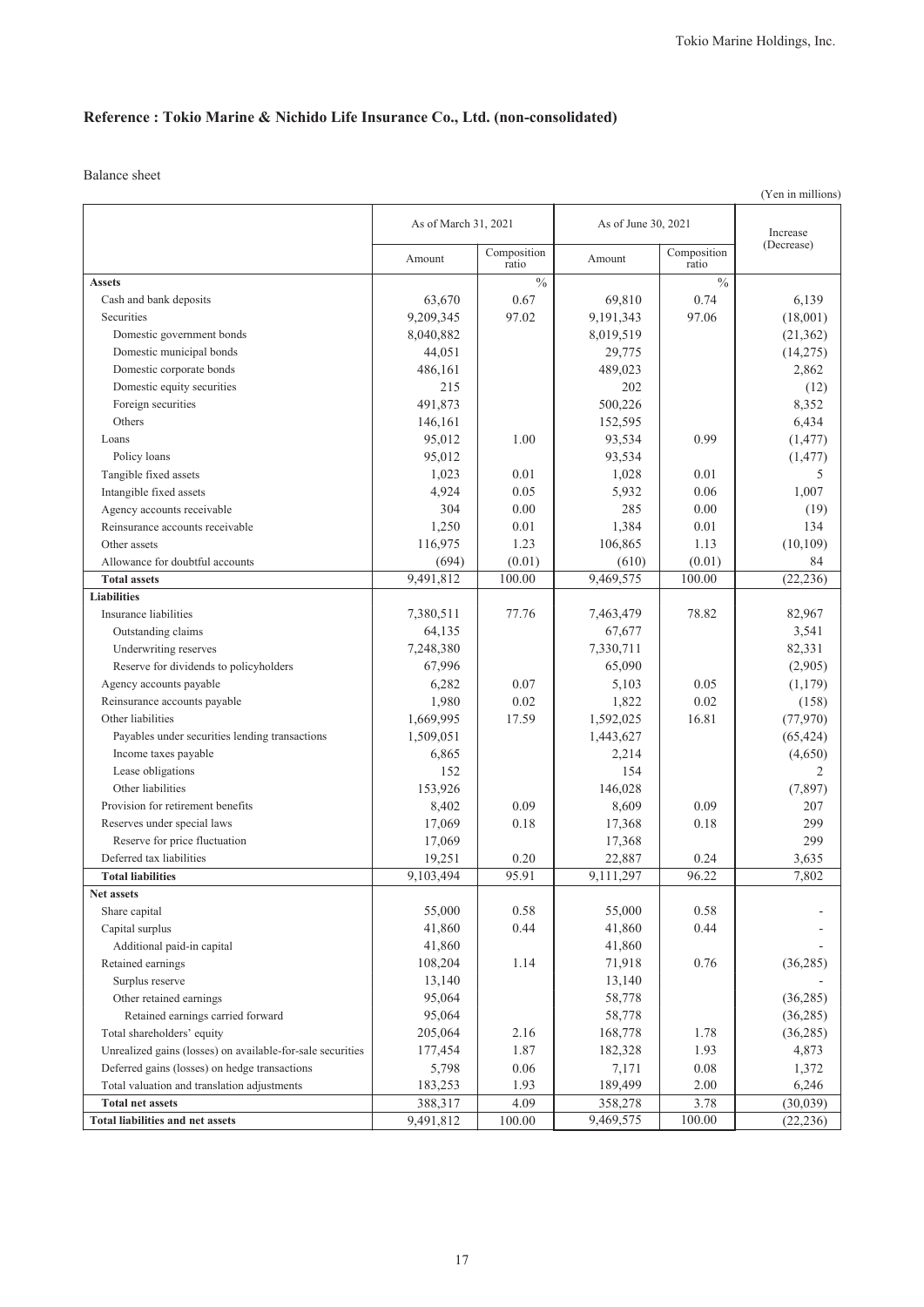## **Reference : Tokio Marine & Nichido Life Insurance Co., Ltd. (non-consolidated)**

Statement of income

| (Yen in millions)                                  |                                                                            |                                                                            |                        |  |
|----------------------------------------------------|----------------------------------------------------------------------------|----------------------------------------------------------------------------|------------------------|--|
|                                                    | Three months ended<br>June 30, 2020<br>(April 1, 2020 to<br>June 30, 2020) | Three months ended<br>June 30, 2021<br>(April 1, 2021 to<br>June 30, 2021) | Increase<br>(Decrease) |  |
| Ordinary income                                    | 240,184                                                                    | 233,178                                                                    | (7,005)                |  |
| Insurance premiums and other                       | 198,555                                                                    | 196,867                                                                    | (1,688)                |  |
| Insurance premiums                                 | 196,348                                                                    | 194,804                                                                    | (1, 543)               |  |
| <b>Investment</b> income                           | 40,608                                                                     | 34,525                                                                     | (6,082)                |  |
| Interest and dividends                             | 24,530                                                                     | 24,823                                                                     | 292                    |  |
| Gains on sales of securities                       | 200                                                                        | 2,745                                                                      | 2.544                  |  |
| Foreign exchange gains                             | 211                                                                        | 242                                                                        | 31                     |  |
| Investment gains on separate accounts              | 15,578                                                                     | 6,615                                                                      | (8,963)                |  |
| Other ordinary income                              | 1,020                                                                      | 1,785                                                                      | 765                    |  |
| <b>Ordinary expenses</b>                           | 228,238                                                                    | 220,725                                                                    | (7,513)                |  |
| Insurance claims and other                         | 106,669                                                                    | 99,525                                                                     | (7, 144)               |  |
| Insurance claims                                   | 12,321                                                                     | 12,128                                                                     | (192)                  |  |
| Annuity payments                                   | 15,011                                                                     | 13,187                                                                     | (1,824)                |  |
| <b>Benefits</b>                                    | 15,855                                                                     | 12,834                                                                     | (3,021)                |  |
| Surrender benefits                                 | 58,978                                                                     | 57,306                                                                     | (1,672)                |  |
| Other refunds                                      | 2,618                                                                      | 2,210                                                                      | (407)                  |  |
| Provision for underwriting reserves and other      | 90.565                                                                     | 85,874                                                                     | (4,691)                |  |
| Provision for outstanding claims                   | 160                                                                        | 3,541                                                                      | 3,381                  |  |
| Provision for underwriting reserves                | 90,405                                                                     | 82,331                                                                     | (8,073)                |  |
| Interest on reserve for dividends to policyholders | $\theta$                                                                   | $\theta$                                                                   | $\mathbf{0}$           |  |
| <b>Investment expenses</b>                         | 2,698                                                                      | 3,645                                                                      | 947                    |  |
| Interest expenses                                  | 560                                                                        | 527                                                                        | (33)                   |  |
| Losses on sales of securities                      | $\Omega$                                                                   | 2,722                                                                      | 2,722                  |  |
| Losses on derivatives                              | 2,137                                                                      | 396                                                                        | (1,741)                |  |
| <b>Operating expenses</b>                          | 25,471                                                                     | 28,440                                                                     | 2,968                  |  |
| Other ordinary expenses                            | 2,832                                                                      | 3,239                                                                      | 407                    |  |
| <b>Ordinary profit (loss)</b>                      | 11,945                                                                     | 12,453                                                                     | 507                    |  |
| <b>Extraordinary losses</b>                        | 870                                                                        | 300                                                                        | (570)                  |  |
| Reversal of reserve for dividends to policyholders | 1,168                                                                      | 1,931                                                                      | 763                    |  |
| Income (loss) before income taxes                  | 12,243                                                                     | 14,084                                                                     | 1,841                  |  |
| Income taxes - current                             | 2,489                                                                      | 2,763                                                                      | 274                    |  |
| <b>Income taxes - deferred</b>                     | 1,274                                                                      | 1,206                                                                      | (68)                   |  |
| <b>Total income taxes</b>                          | 3,764                                                                      | 3,970                                                                      | 205                    |  |
| Net income (loss)                                  | 8,479                                                                      | 10,114                                                                     | 1,635                  |  |